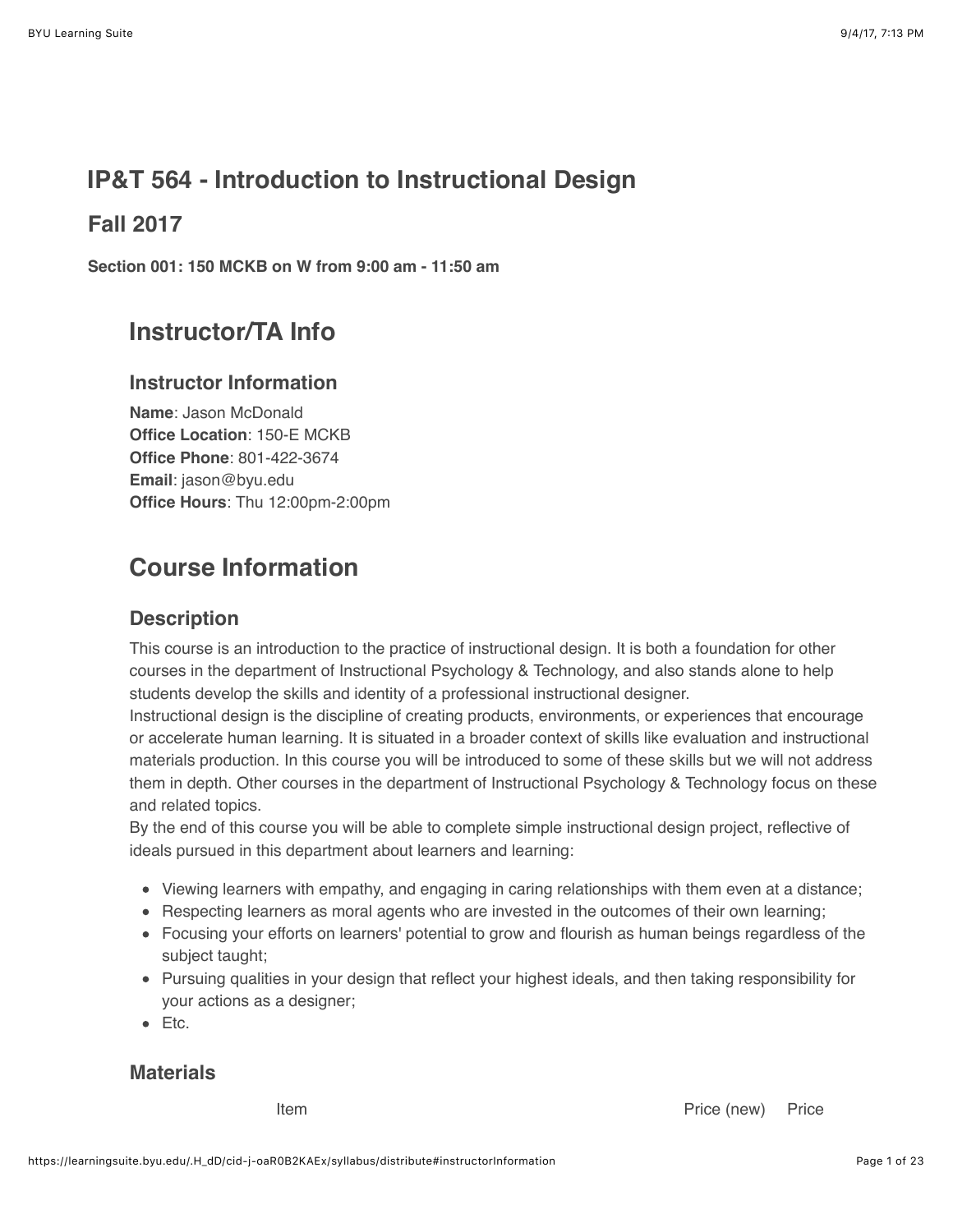(used)

| <b>DESIGN FOR HOW PEOPLE LEARN 2E - Required</b><br>by DIRKSEN, J        | 44.99 | 33.75 |
|--------------------------------------------------------------------------|-------|-------|
| AN ARCHITECTURAL APPROACH TO INSTRIDESIGN -<br>Required<br>by GIBBONS, A | 70.95 | 53.25 |

# **Learning Outcomes**

#### **Define the scope and parameters of the instructional design industry**

Identify and explain the features of instructional products, common tools used by instructional designers, and current industry trends. Explain/compare both traditional and emerging learning theories, instructional theories, instructional design models, and design processes.

#### **Define an instructional design challenge**

Evaluate design contexts and environments to determine the nature of an instructional design challenge. **Assess instructional situations**

Conduct basic approaches for analyzing audiences, uncovering stakeholder desires, determining instructional strategies and methods, etc.

#### **Create instructional design documentation and prototypes**

Create artifacts that communicate your design intentions to others who will either approve them or help bring them into reality.

#### **Demonstrate design character**

Explain how designers understand the world and take action differently than those in other traditions; critique your own or others' actions as examples of design thinking; identify the kind of design thinking you want to develop and the type of growth you need to experience while making progress towards such.

## **Classroom Procedures**

This class is taught using a studio method, meaning that much of our class time will be spent discussing or working on authentic projects as a means to learning the knowledge and skills of instructional design. Needed lecture will also be done in the context of project work, just-in-time as a topic becomes useful to our on-going exploration of the field.

You will be expected to show your works-in-progress, even if they are incomplete, to receive feedback from other students, the instructor, or invited guests. You are also expected to give feedback to other students and the instructor in a kind, but direct, manner.

I also hope you will comment on, and ask questions about, how what you are learning in other courses helps us better understand what we are learning in this course.

# **Attendance Policy**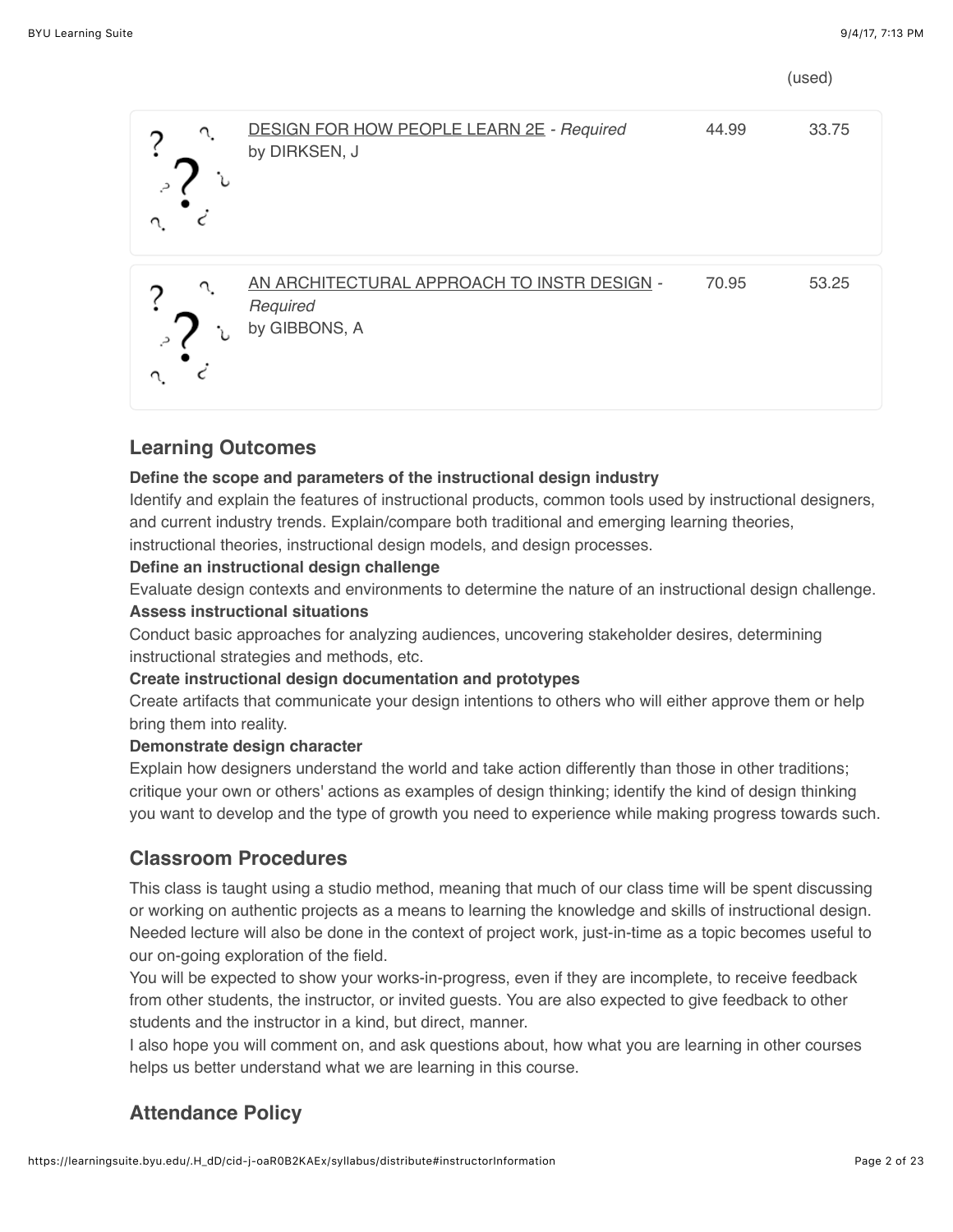The attendance policy is you need to be in class.

Instructional design is learned by doing, which, of course, can only take place if you're with us during our classes. I want to accommodate unavoidable absences. But there really isn't a substitute for the lost benefit of working with other students in a mentored environment on whatever was addressed in your absence. Plus, other students will miss out on your contributions to their learning, which is a loss that cannot be replaced.

To help encourage good behavior, there is a small number of points attached to your attendance. Being late more than 15 minutes will result in loss of 1/2 of the points available for that day. You can drop one absence without loss of points. If other circumstances come up where you have additional absences, talk to me as soon as possible about options for making up the points (which, depending on the circumstances, may or may not be possible).

## **Grading Policy**

This course is primarily project-based. Smaller projects throughout the semester will prepare you for a large project to be turned in on the last day of class. You will then present your project to the rest of the students as your final exam. Other assignments throughout the semester will also prepare you to better complete your project.

You will be graded on the following type of assignments:

- Regular attendance in class. Being more than 15 minutes late to class will result in loss of 1/2 the points for that day. You can miss one class period without penalty.
- Weekly reflection papers on readings and class discussions. Reflection papers will be due by the beginning of class, every week. Late submission will result in loss of 1/2 the points for that paper, after other grading takes place (e.g., if late your grade will be 50% of the points you earned from the assignment rubric).You can miss two reflection papers without penalty.
- Homework assignments that help you practice what you learned in-class, prepare for future class assignments, or produce work consistent with that done by instructional designers. Late submission will result in loss of 1/2 the points for that assignment, after other grading takes place (e.g., if late your grade will be 50% of the points you earned from the assignment rubric).
- Reaching certain milestones in your assigned project.
- Your final project submission and presentation.

Further instructions and rubrics for all assignments can be found in the Assignments section of Learning Suite.

This is a criterion-graded course. Your performance will be judged against achievement standards set for each assignment and not compared to other students in the course.

The instructor reserves the right to change any aspect of this course (including but not limited to assignments, readings, due dates, topics of class meetings) at any time for any reason.

# **Grading Scale**

| Grades | Percent |  |
|--------|---------|--|
| A      | 93%     |  |
| А-     | 90%     |  |
| B+     | 87%     |  |
| R      | 83%     |  |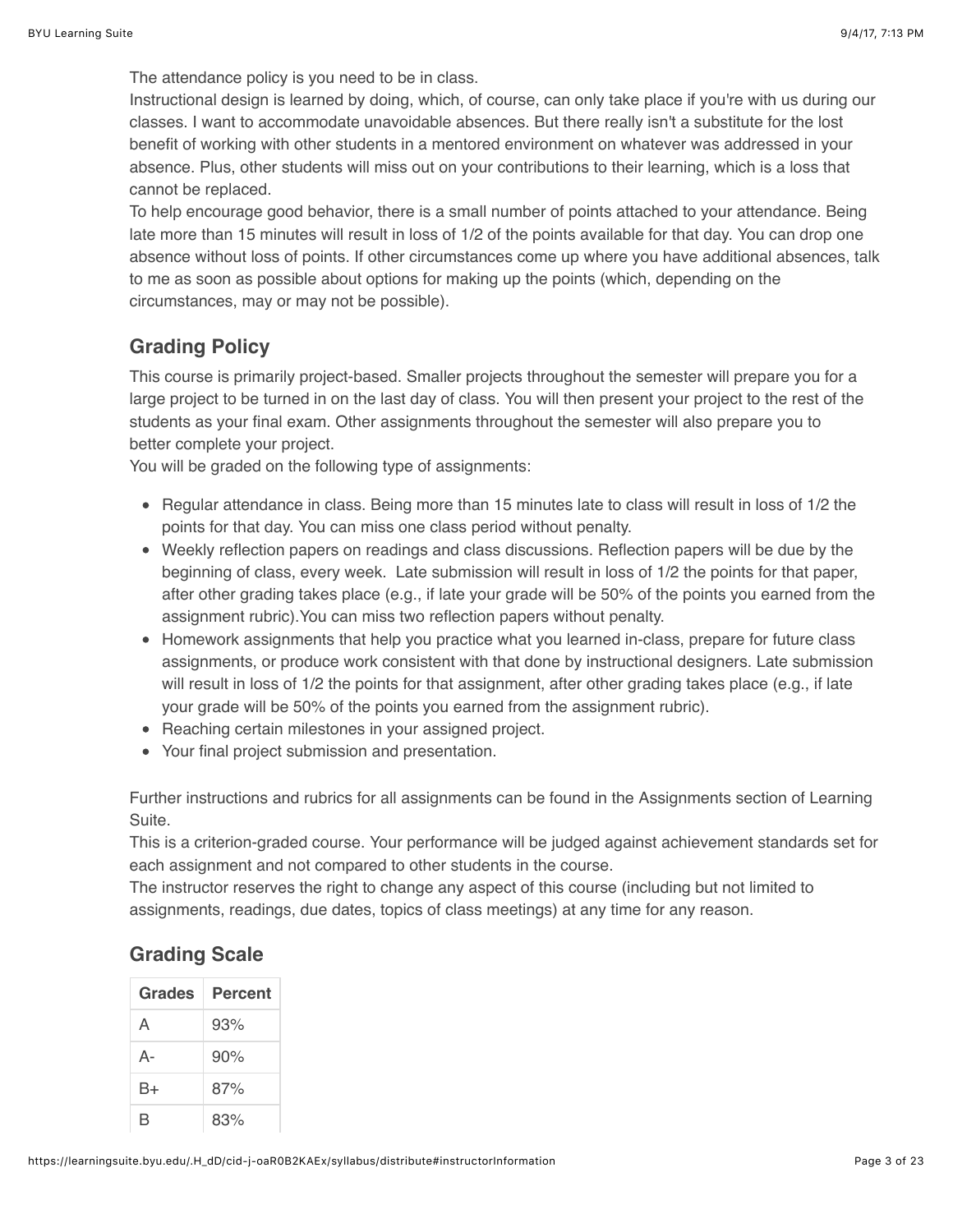| В- | 80%   |  |
|----|-------|--|
| C+ | 77%   |  |
| C  | 73%   |  |
| C- | 70%   |  |
| D+ | 67%   |  |
| D  | 63%   |  |
| D- | 60%   |  |
| F  | $0\%$ |  |

## **Participation Policy**

This is a graduate-level class and your full participation is expected and required. If the instructor notices a pattern of non-participation in class discussions or activities he will address the matter with you to determine a remediation plan; continued non-participation will impact your grade as determined as part of that plan.

For assignments graded as a team, your fellow students will report how well you contributed towards the work of the whole. If you believe their assessment is not accurate, you will have the opportunity to present evidence to the contrary.

# **Assignments**

## **Assignment Descriptions**

#### **Teach What You Learned**



**13** Due: Wednesday, Sep 13 at 8:59 am

Homework assignments are meant to help you practice what you learned in-class, prepare for future class assignments, or produce work consistent with that done by instructional designers.

There is no standard length for homework assignments. Take whatever space you need (long or short) to adequately address all the requirements.

For this assignment, teach someone what you learned in class today (September 6th). Then answer the following questions:

- What did you do to prepare?
- What did you do to actually teach them?
- How did it go (did they learn what you wanted them to learn)?
- How did this reinforce what you learned in class?
- What gaps in your knowledge about instruction did this assignment illustrate?

#### **Reflection Paper 1**

**Sep**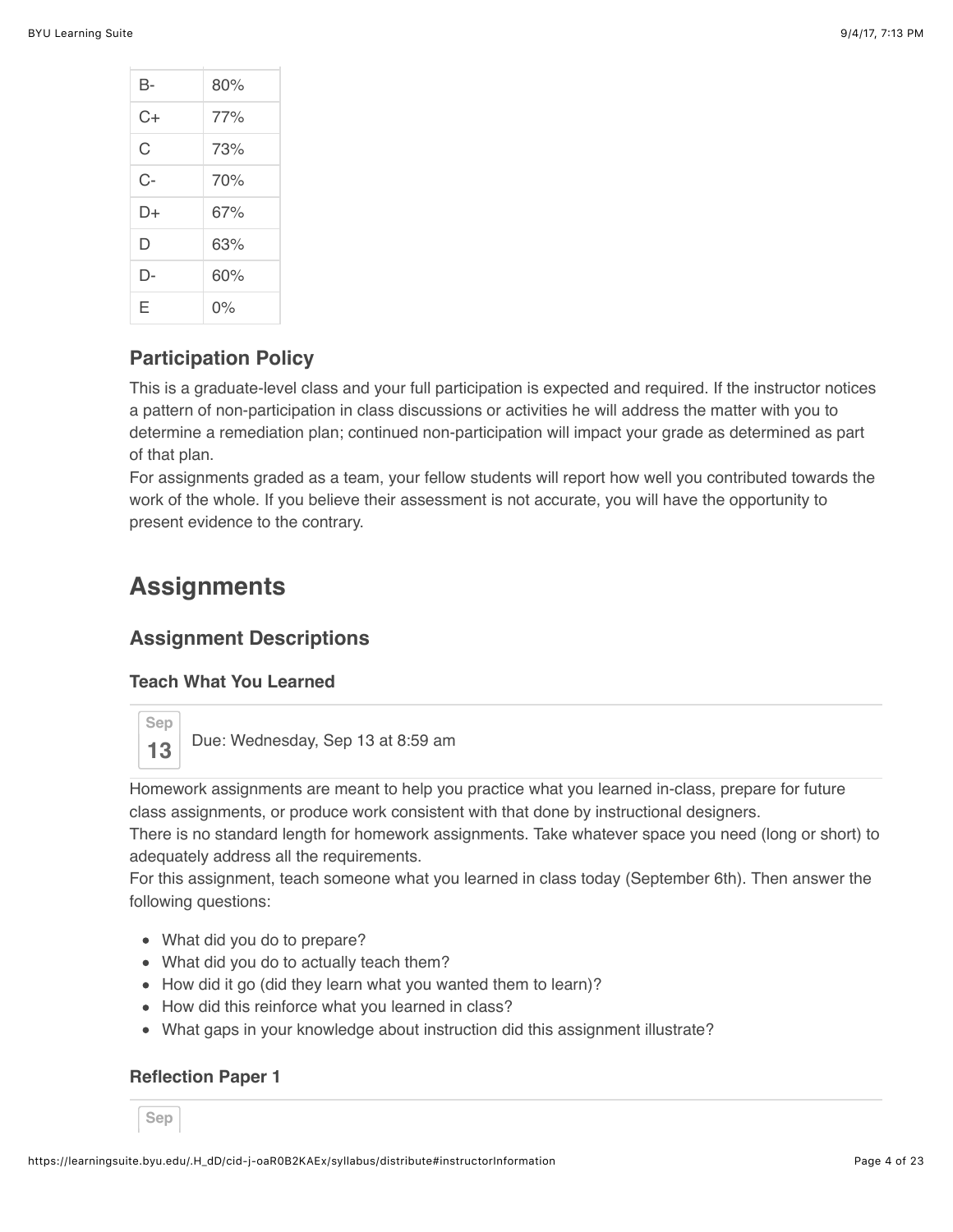## 13 Due: Wednesday, Sep 13 at 8:59 am

Reflection papers are meant to help you integrate readings, class discussion, and project work into your existing knowledge frameworks. This is a writing assignment where you consider your experience in the course; critique what you are experiencing; or reflect on the state of your project.

You don't need to be comprehensive in the sense of covering every point in our discussions, or every point in your readings through the week. But in each paper you do need to address any questions provided in the assignment, as well as something related to at least one of our course objectives. Each reflection paper should be about 2 pages long (12-point font, double-spaced). You can drop two reflection papers during the course of the semester without penalty.

For this reflection, consider the questions:

- How would you summarize the main message of the readings and/or class for a friend/family member?
- How did class and/or the readings reinforce or challenge what you already believe about learning and instruction?
- What new in the readings reinforced what you learned in class?
- What in the readings will help you prepare for the next class?
- What in the readings extends/clarifies/or contradicts the definitions of learning and instruction as presented in the course? Are the readings compatible or contradictory to the class discussion?

### **Everyday Designing**

**Sep 20** Due: Wednesday, Sep 20 at 8:59 am

Homework assignments are meant to help you practice what you learned in-class, prepare for future class assignments, or produce work consistent with that done by instructional designers. There is no standard length for homework assignments. Take whatever space you need (long or short) to

adequately address all the requirements.

For this assignment, pick something you do in your everyday life that seems like design (cooking, gardening, home decorating, etc.). Write a brief description of what you do in this activity that makes it designing. Then answer the following questions:

- How does this activity compare to the definitions of design discussed in-class?
- Do you make models?
- How do you make decisions?
- What insights does this comparison give you into the design process?

#### **Reflection Paper 2**



**20** Due: Wednesday, Sep 20 at 8:59 am

Reflection papers are meant to help you integrate readings, class discussion, and project work into your existing knowledge frameworks. This is a writing assignment where you consider your experience in the course; critique what you are experiencing; or reflect on the state of your project.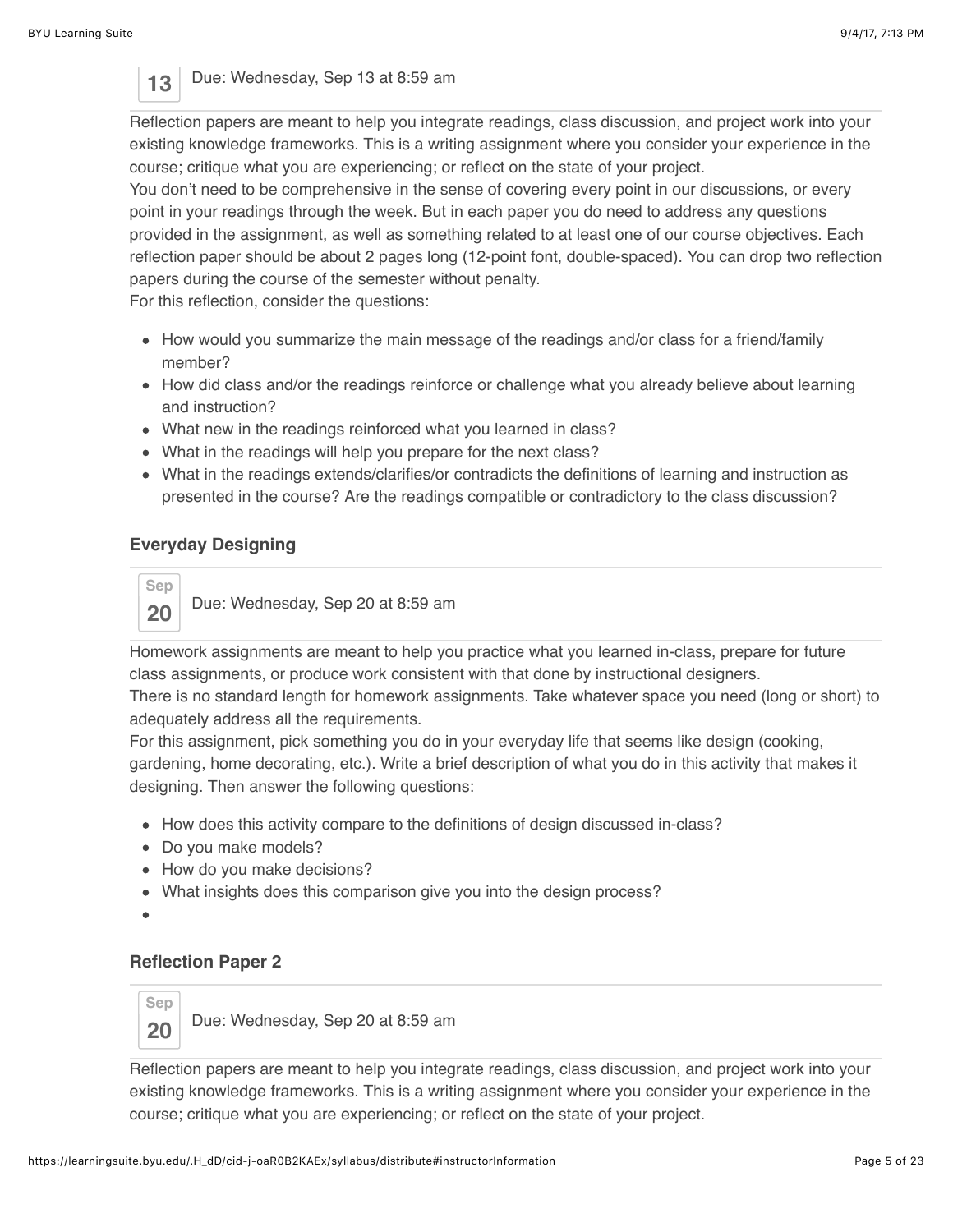You don't need to be comprehensive in the sense of covering every point in our discussions, or every point in your readings through the week. But in each paper you do need to address any questions provided in the assignment, as well as something related to at least one of our course objectives. Each reflection paper should be about 2 pages long (12-point font, double-spaced). You can drop two reflection papers during the course of the semester without penalty.

For this reflection, consider the questions:

- How would you summarize the main message of the readings and/or class for a friend/family member?
- How did class and/or the readings reinforce or challenge what you already believe about design?
- What new in the readings reinforced what you learned in class?
- What in the readings will help you prepare for the next class?
- What in the readings extends/clarifies/or contradicts the definition of design as presented in the course? Are the readings compatible or contradictory to the class discussion?

#### **Research Design Processes**



Homework assignments are meant to help you practice what you learned in-class, prepare for future class assignments, or produce work consistent with that done by instructional designers.

There is no standard length for homework assignments. Take whatever space you need (long or short) to adequately address all the requirements.

For this assignment, conduct some Internet research on the three major design processes discussed in class today: ADDIE, ISD, Design Thinking. Answer the following questions:

- What are the defining steps of each process?
- What do you think are its strengths?
- What do you think are its weaknesses?
- How/when do you think you might use a process such as this?

(you may find it easiest to complete this assignment as a table)

#### **Reflection Paper 3**



Reflection papers are meant to help you integrate readings, class discussion, and project work into your existing knowledge frameworks. This is a writing assignment where you consider your experience in the course; critique what you are experiencing; or reflect on the state of your project.

You don't need to be comprehensive in the sense of covering every point in our discussions, or every point in your readings through the week. But in each paper you do need to address any questions provided in the assignment, as well as something related to at least one of our course objectives. Each reflection paper should be about 2 pages long (12-point font, double-spaced). You can drop two reflection papers during the course of the semester without penalty. For this reflection, consider the questions: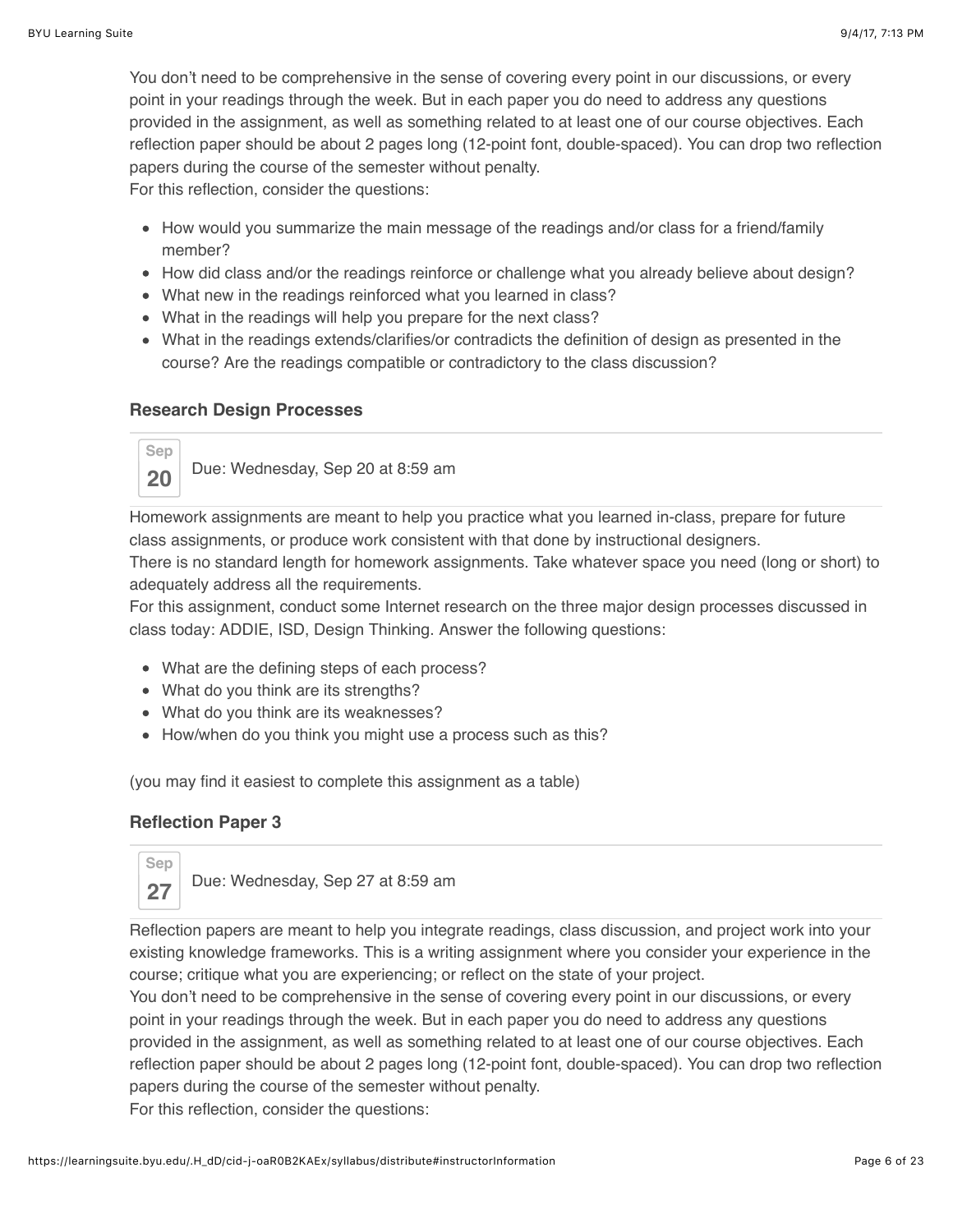- How would you summarize the main message of the readings and/or class for a friend/family member?
- How did class and/or the readings reinforce or challenge what you already believe about students?
- What new in the readings reinforced what you learned in class?
- What in the readings will help you prepare for the next class?
- What in the readings extends/clarifies/or contradicts the discussion of analysis as presented in the course? Are the readings compatible or contradictory to the class discussion?

### **Simple Skill - Student/Stakeholder Analysis**



Homework assignments are meant to help you practice what you learned in-class, prepare for future class assignments, or produce work consistent with that done by instructional designers. There is no standard length for homework assignments. Take whatever space you need (long or short) to adequately address all the requirements. For this assignment:

- Choose a simple skill you want to teach. You will use this skill in the next few assignments to create a simple instructional design, so choose something you're really interested in.
- Conduct an analysis with any students or stakeholders you have access to.
- Record your findings in a format consistent with what you learned in class.

### **Simple Skill - Objectives/Content/Strategy Analysis**



Homework assignments are meant to help you practice what you learned in-class, prepare for future class assignments, or produce work consistent with that done by instructional designers. There is no standard length for homework assignments. Take whatever space you need (long or short) to adequately address all the requirements.

For this assignment:

- Review your learner and stakeholder analysis on the skill you chose last week.
- Write objectives that will address the needs you learned about through your analysis.
- Create a model of the expert performance you want to teach.
- Define a basic instructional strategy that will respond to the needs you've identified.
- Record your findings in a format consistent with what you learned in class.

#### **Reflection Paper 4**

**Oct**

**04** Due: Wednesday, Oct 04 at 8:59 am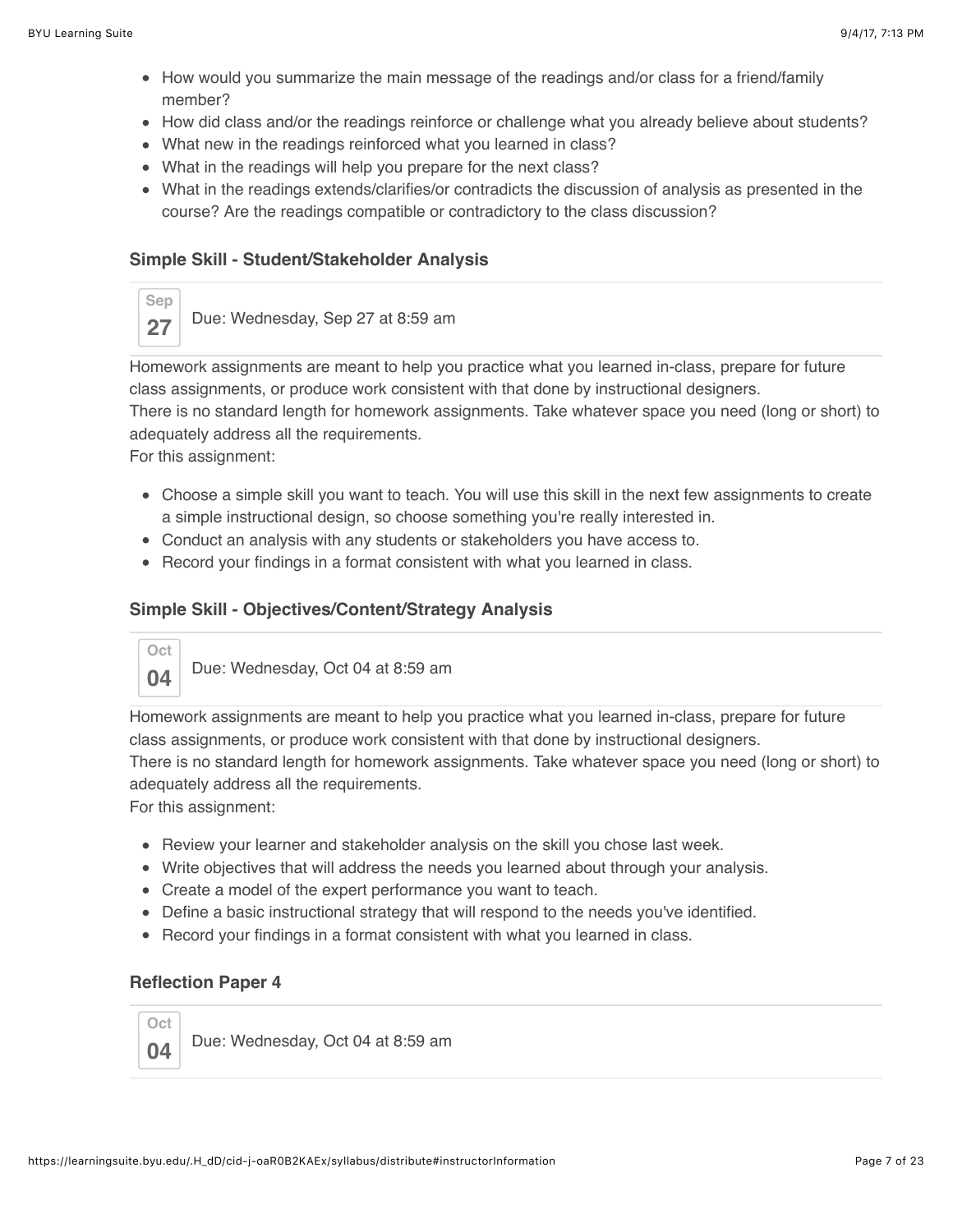Reflection papers are meant to help you integrate readings, class discussion, and project work into your existing knowledge frameworks. This is a writing assignment where you consider your experience in the course; critique what you are experiencing; or reflect on the state of your project. You don't need to be comprehensive in the sense of covering every point in our discussions, or every

point in your readings through the week. But in each paper you do need to address any questions provided in the assignment, as well as something related to at least one of our course objectives. Each reflection paper should be about 2 pages long (12-point font, double-spaced). You can drop two reflection papers during the course of the semester without penalty.

For this reflection, consider the questions:

- How would you summarize the main message of the readings and/or class for a friend/family member?
- How did class and/or the readings reinforce or challenge what you already believe about instructional outcomes, content, or strategy?
- What new in the readings reinforced what you learned in class?
- What in the readings will help you prepare for the next class?
- What in the readings extends/clarifies/or contradicts the discussion of instructional outcomes, content, or strategy, as presented in the course? Are the readings compatible or contradictory to the class discussion?

## **Reflection Paper 5**



**11** Due: Wednesday, Oct 11 at 8:59 am

Reflection papers are meant to help you integrate readings, class discussion, and project work into your existing knowledge frameworks. This is a writing assignment where you consider your experience in the course; critique what you are experiencing; or reflect on the state of your project.

You don't need to be comprehensive in the sense of covering every point in our discussions, or every point in your readings through the week. But in each paper you do need to address any questions provided in the assignment, as well as something related to at least one of our course objectives. Each reflection paper should be about 2 pages long (12-point font, double-spaced). You can drop two reflection papers during the course of the semester without penalty.

For this reflection, consider the questions:

- How would you summarize the main message of the readings and/or class for a friend/family member?
- How did class and/or the readings reinforce or challenge what you already believe about instructional design?
- What new in the readings reinforced what you learned in class?
- What in the readings will help you prepare for the next class?
- What in the readings extends/clarifies/or contradicts the discussion of instructional design as presented in the course? Are the readings compatible or contradictory to the class discussion?

## **Simple Skill - Instructional Materials**

**Oct**

Due: Wednesday, Oct 11 at 8:59 am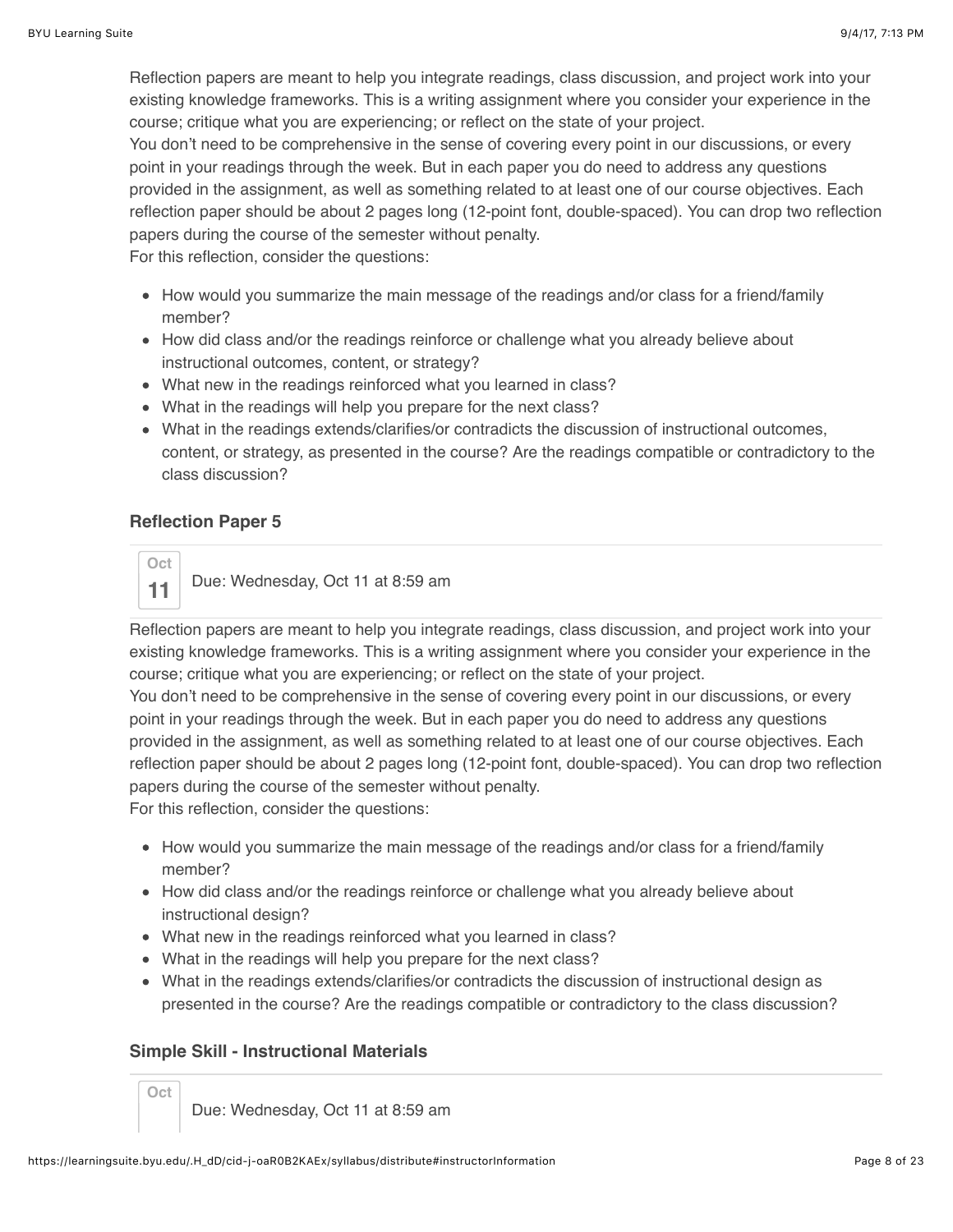**11**

Homework assignments are meant to help you practice what you learned in-class, prepare for future class assignments, or produce work consistent with that done by instructional designers. There is no standard length for homework assignments. Take whatever space you need (long or short) to adequately address all the requirements.

For this assignment:

- Review your analysis, objectives, model of performance, and instructional strategy that you've developed in previous weeks.
- Consider: should you modify your strategy so it better aligns with the constraints of your situation?
- What instructional materials do you need to teach the procedure (including visual/audio media)?
- How can you help students practice the skill?
- How can you assess students' knowledge of the procedure?
- Record your findings in a format consistent with what you learned in class.

#### **Reflection Paper 6**



Reflection papers are meant to help you integrate readings, class discussion, and project work into your existing knowledge frameworks. This is a writing assignment where you consider your experience in the course; critique what you are experiencing; or reflect on the state of your project.

You don't need to be comprehensive in the sense of covering every point in our discussions, or every point in your readings through the week. But in each paper you do need to address any questions provided in the assignment, as well as something related to at least one of our course objectives. Each reflection paper should be about 2 pages long (12-point font, double-spaced). You can drop two reflection papers during the course of the semester without penalty.

For this reflection, consider the questions:

- How would you summarize the main message of the readings and/or class for a friend/family member?
- How did class and/or the readings reinforce or challenge what you already believe about instructional strategies and theory?
- What new in the readings reinforced what you learned in class?
- What in the readings will help you prepare for the next class?
- What in the readings extends/clarifies/or contradicts the discussion of instructional strategies and theory as presented in the course? Are the readings compatible or contradictory to the class discussion?

#### **Submit Topic Area for Class Project**

**Oct 18** Due: Wednesday, Oct 18 at 8:59 am

Homework assignments are meant to help you practice what you learned in-class, prepare for future class assignments, or produce work consistent with that done by instructional designers.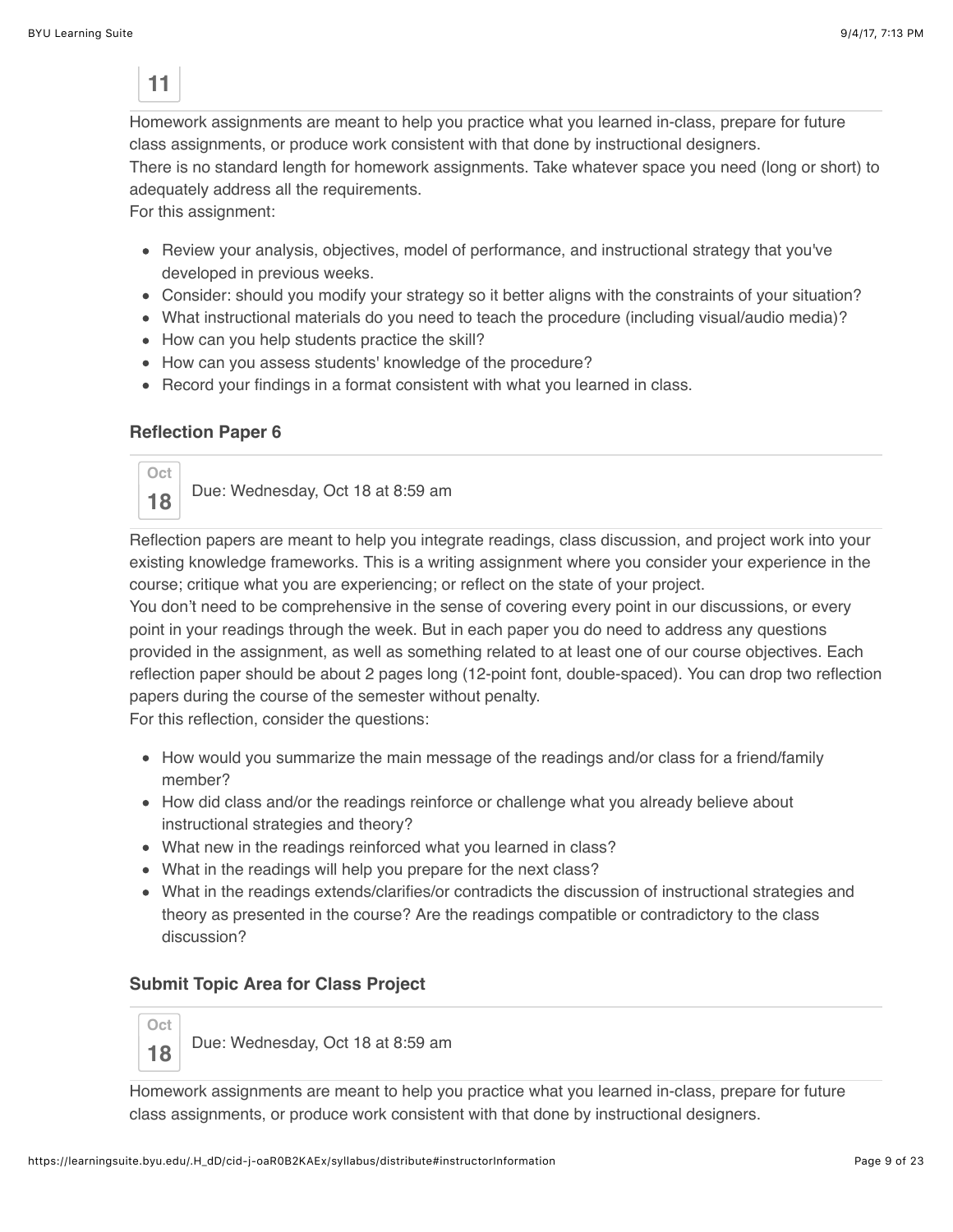There is no standard length for homework assignments. Take whatever space you need (long or short) to adequately address all the requirements.

For this assignment you will begin planning of your culminating class project. For your project you will design an online module using the skills learned in class. Milestones will be due throughout the semester to keep you on-track and to give you opportunity to get feedback as you go along.

To kick off your project write a 2-3 paragraph summary of an area important to you, that you believe could be improved with some kind of instructional intervention. Criteria for a good project would be an issue that impacts the lives of people you care about, a deficiency you notice in others that could be remedied through education or training, or an improvement to the world you believe you've seen that others have not yet seen. Make sure your idea is actionable within the parameters of this class: is this a learner group you can observe without difficulty? Are the resources to investigate readily available? Etc. Your write-up should include:

- The basic parameters of the situation
- The desire for change you want to encourage
- The learner population you want to target
- Details about the situation that demonstrate its importance
- The kind of instructional intervention you imagine might be important (but don't get too attached to this--if you investigate the situation properly over the next few weeks your initial ideas should dramatically change

Write as if you were explaining your idea to someone else, unfamiliar with the situation, who would be assisting you in your project.

Dream big. Your idea does not need to be something you can actually develop before the end of class, but only something you can design and prototype. The scope of your project should be something that you can complete in 6-7 hours of work outside of class each week, plus the range of 1 to 2 1/2 hours of our time in-class each week.

## **Reflection Paper 7**



**25** Due: Wednesday, Oct 25 at 8:59 am

Reflection papers are meant to help you integrate readings, class discussion, and project work into your existing knowledge frameworks. This is a writing assignment where you consider your experience in the course; critique what you are experiencing; or reflect on the state of your project.

You don't need to be comprehensive in the sense of covering every point in our discussions, or every point in your readings through the week. But in each paper you do need to address any questions provided in the assignment, as well as something related to at least one of our course objectives. Each reflection paper should be about 2 pages long (12-point font, double-spaced). You can drop two reflection papers during the course of the semester without penalty.

For this reflection, consider the questions:

- What are you learning about instructional design through working on your final project?
- What is your project work teaching you about the course learning outcomes?
- How did the readings reinforce or challenge your work on your project?
- Where do you think you need additional support to fulfill the course learning outcomes?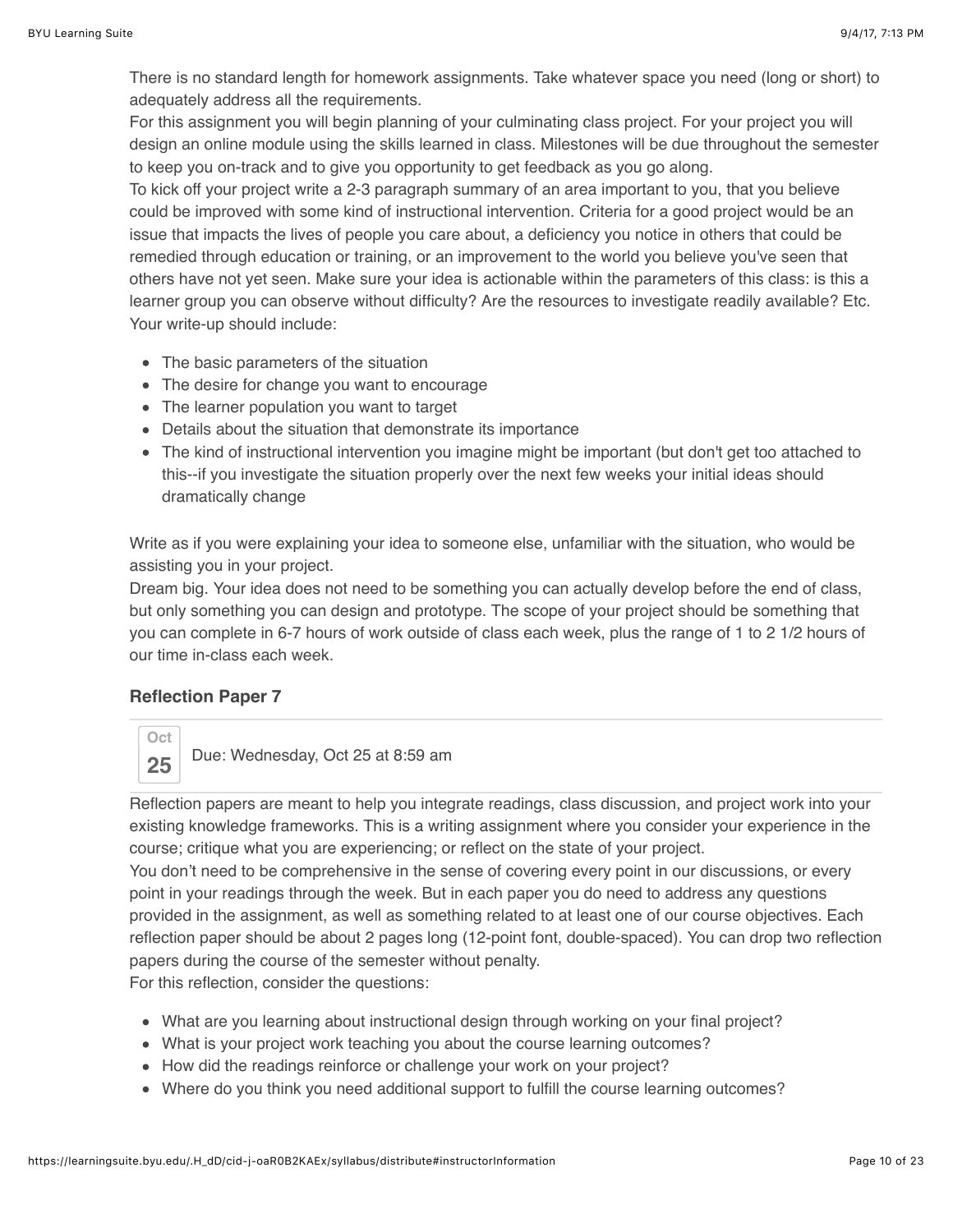### **Completed Project Inquiry**

**Oct**

**25** Due: Wednesday, Oct 25 at 8:59 am

Homework assignments are meant to help you practice what you learned in-class, prepare for future class assignments, or produce work consistent with that done by instructional designers.

There is no standard length for homework assignments. Take whatever space you need (long or short) to adequately address all the requirements.

This assignment is to conduct inquiry into the people/places/things that will impact your project design. Similar to how we've discussed, demonstrated, and practiced in class, you will need to investigate the situation for which you'd like to create an online module. This includes:

- Your client
- Your students
- Any other stakeholders
- The general environment
- Your resources
- Your constraints

You will submit the results of your project inquiry in a format that will help your collect and summarize your investigations, and prepare to act on them throughout your design work. You can submit your work in any format you'd like: written, photograph, sketches, etc. Just make sure it communicates the core investigation you and your partner undertook, and outlines what you will do about it. If complete, your assignment should include at least the following:

- Describe your client (who you are serving), your student group/audience, and other stakeholders in sufficient detail to demonstrate you investigated what is important to them and that justify the decisions you will make in later components of your documentation
- Summarize your inquiry in the form of a project description and project goal
- Show how your project goal satisfies your client's desire for change
- Identify your resources and constraints, and the environment/context in which you will work and in which your design will be used
- Specify your project success criteria
- Determine which authoring environment you think will be best to develop your module (note: this can change up to next week if needed)

You should also include the results of any needs analysis, observations, environmental analysis, task analysis, or other activities you completed as inputs into the project description above.

## **Reflection Paper 8**



**01** Due: Wednesday, Nov 01 at 8:59 am

Reflection papers are meant to help you integrate readings, class discussion, and project work into your existing knowledge frameworks. This is a writing assignment where you consider your experience in the course; critique what you are experiencing; or reflect on the state of your project.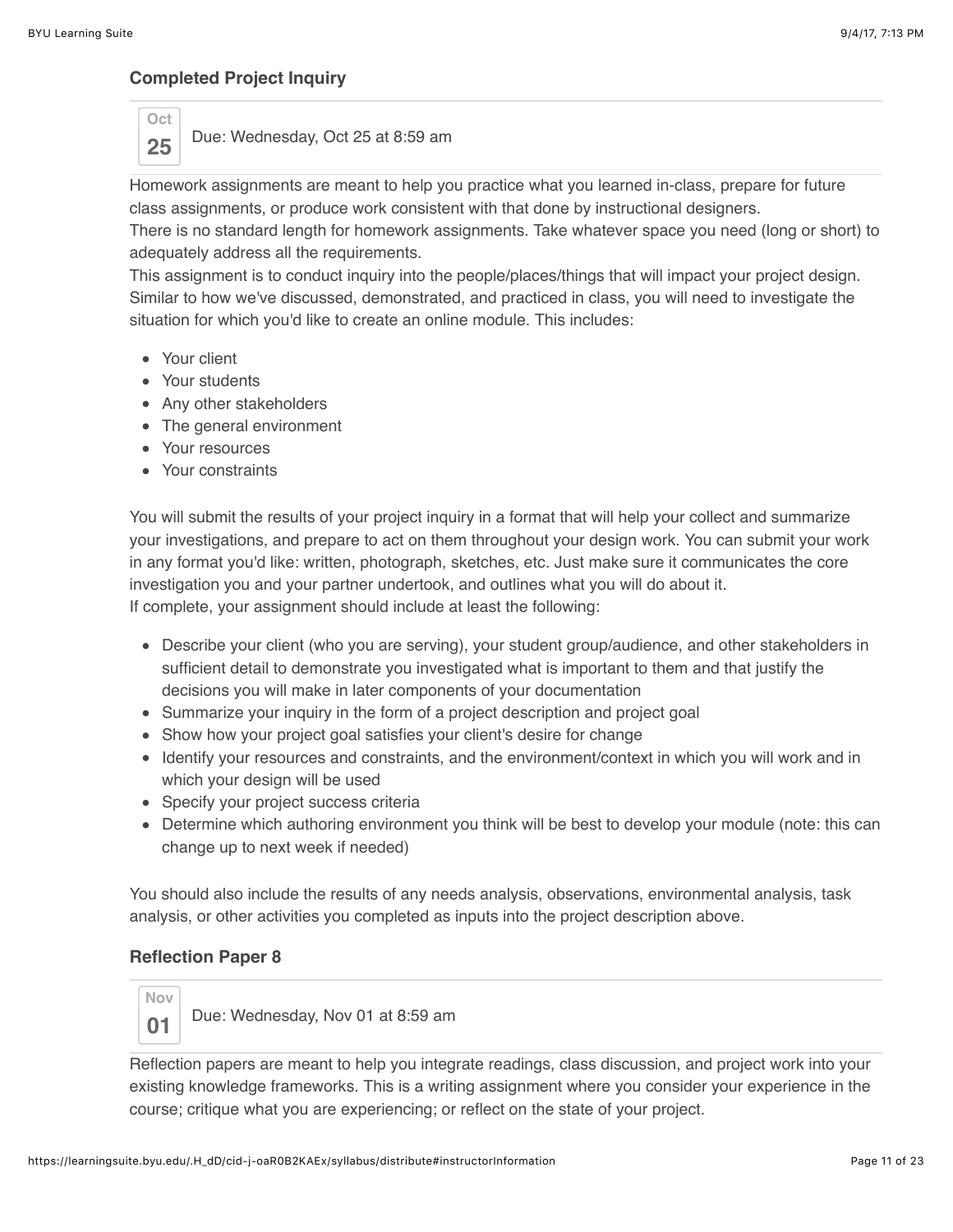You don't need to be comprehensive in the sense of covering every point in our discussions, or every point in your readings through the week. But in each paper you do need to address any questions provided in the assignment, as well as something related to at least one of our course objectives. Each reflection paper should be about 2 pages long (12-point font, double-spaced). You can drop two reflection papers during the course of the semester without penalty.

For this reflection, consider the questions:

- What are you learning about instructional design through working on your final project?
- What is your project work teaching you about the course learning outcomes?
- How did the readings reinforce or challenge your work on your project?
- Where do you think you need additional support to fulfill the course learning outcomes?

### **Reflection Paper 9**

**Nov 08** Due: Wednesday, Nov 08 at 8:59 am

Reflection papers are meant to help you integrate readings, class discussion, and project work into your existing knowledge frameworks. This is a writing assignment where you consider your experience in the course; critique what you are experiencing; or reflect on the state of your project.

You don't need to be comprehensive in the sense of covering every point in our discussions, or every point in your readings through the week. But in each paper you do need to address any questions provided in the assignment, as well as something related to at least one of our course objectives. Each reflection paper should be about 2 pages long (12-point font, double-spaced). You can drop two reflection papers during the course of the semester without penalty.

For this reflection, consider the questions:

- What are you learning about instructional design through working on your final project?
- What is your project work teaching you about the course learning outcomes?
- How did the readings reinforce or challenge your work on your project?
- Where do you think you need additional support to fulfill the course learning outcomes?

## **Reflection Paper 10**



Reflection papers are meant to help you integrate readings, class discussion, and project work into your existing knowledge frameworks. This is a writing assignment where you consider your experience in the course; critique what you are experiencing; or reflect on the state of your project.

You don't need to be comprehensive in the sense of covering every point in our discussions, or every point in your readings through the week. But in each paper you do need to address any questions provided in the assignment, as well as something related to at least one of our course objectives. Each reflection paper should be about 2 pages long (12-point font, double-spaced). You can drop two reflection papers during the course of the semester without penalty.

For this reflection, consider the questions:

What are you learning about instructional design through working on your final project?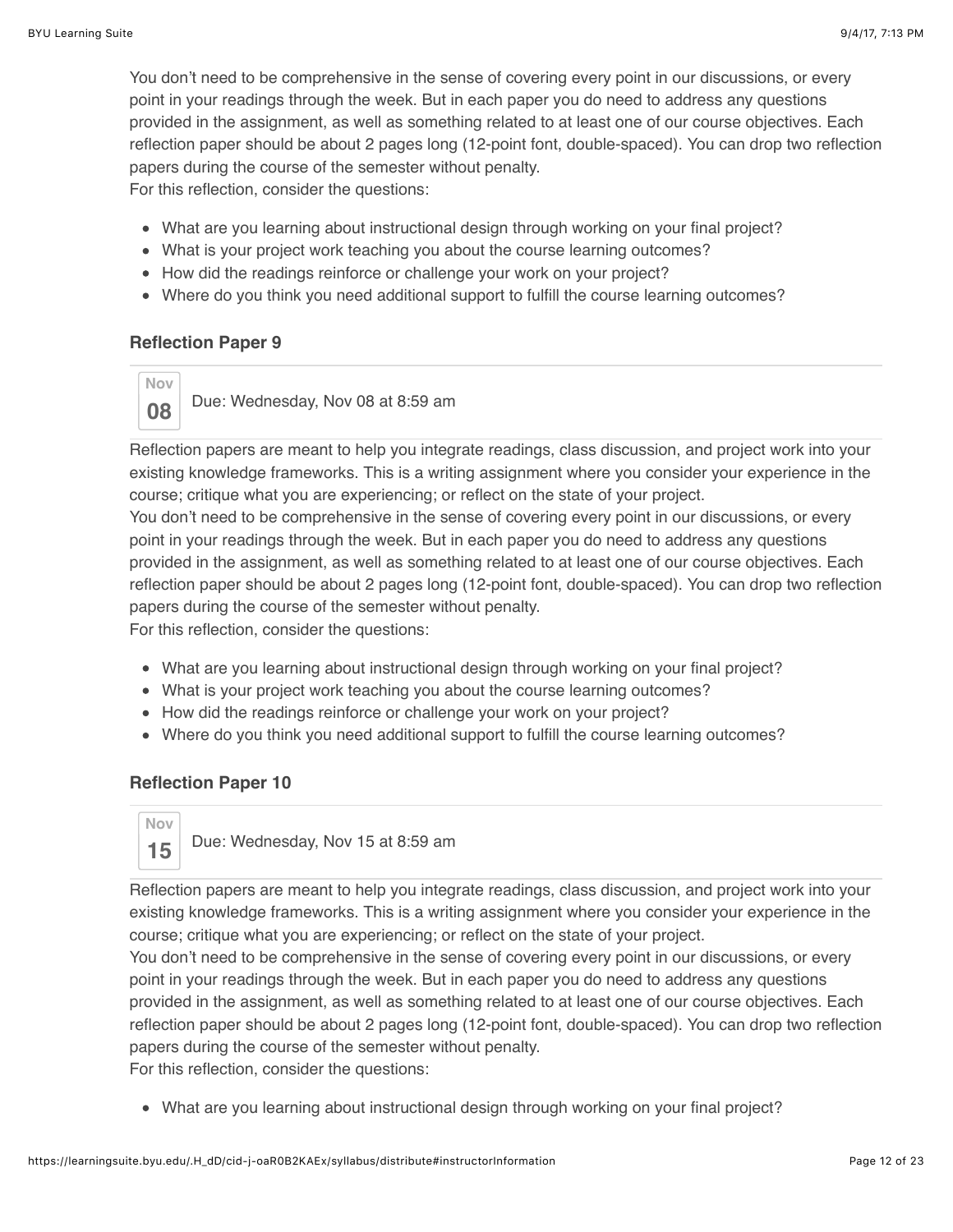- What is your project work teaching you about the course learning outcomes?
- How did the readings reinforce or challenge your work on your project?
- Where do you think you need additional support to fulfill the course learning outcomes?

#### **Strategy and Requirements**

## **Nov 15** Due: Wednesday, Nov 15 at 8:59 am

Homework assignments are meant to help you practice what you learned in-class, prepare for future class assignments, or produce work consistent with that done by instructional designers. There is no standard length for homework assignments. Take whatever space you need (long or short) to adequately address all the requirements.

First, based on feedback you received on your inquiry/analysis, you should update your project description, goal, and success criteria. Particularly be sure to distinguish between the success of your project (what your clients care about) and the success of your product (what your students are learning). Also include any additional analysis you completed based on shortcomings you discovered while receiving feedback.

Next:

- Specify your learning outcomes or objectives
- Document any other requirements that must be met to satisfy other stakeholders or unavoidable constraints
- Select an instructional strategy that will achieve your objectives
- Document how you will modify your strategy to better fit with your constraints/opportunities
- Brainstorm ideas for assessments that will measure student achievement of objectives
- Describe the learning, instructional, or design theories you will find most helpful in developing your design further
- Confirm the authoring environment in which you will develop your module

You can submit your work in any format you'd like: written, photograph, sketches, etc. Just make sure it communicates your intent meaningfully, richly, accurately, and precisely.

#### **Reflection Paper 11**



29 Due: Wednesday, Nov 29 at 8:59 am

Reflection papers are meant to help you integrate readings, class discussion, and project work into your existing knowledge frameworks. This is a writing assignment where you consider your experience in the course; critique what you are experiencing; or reflect on the state of your project.

You don't need to be comprehensive in the sense of covering every point in our discussions, or every point in your readings through the week. But in each paper you do need to address any questions provided in the assignment, as well as something related to at least one of our course objectives. Each reflection paper should be about 2 pages long (12-point font, double-spaced). You can drop two reflection papers during the course of the semester without penalty.

For this reflection, consider the questions: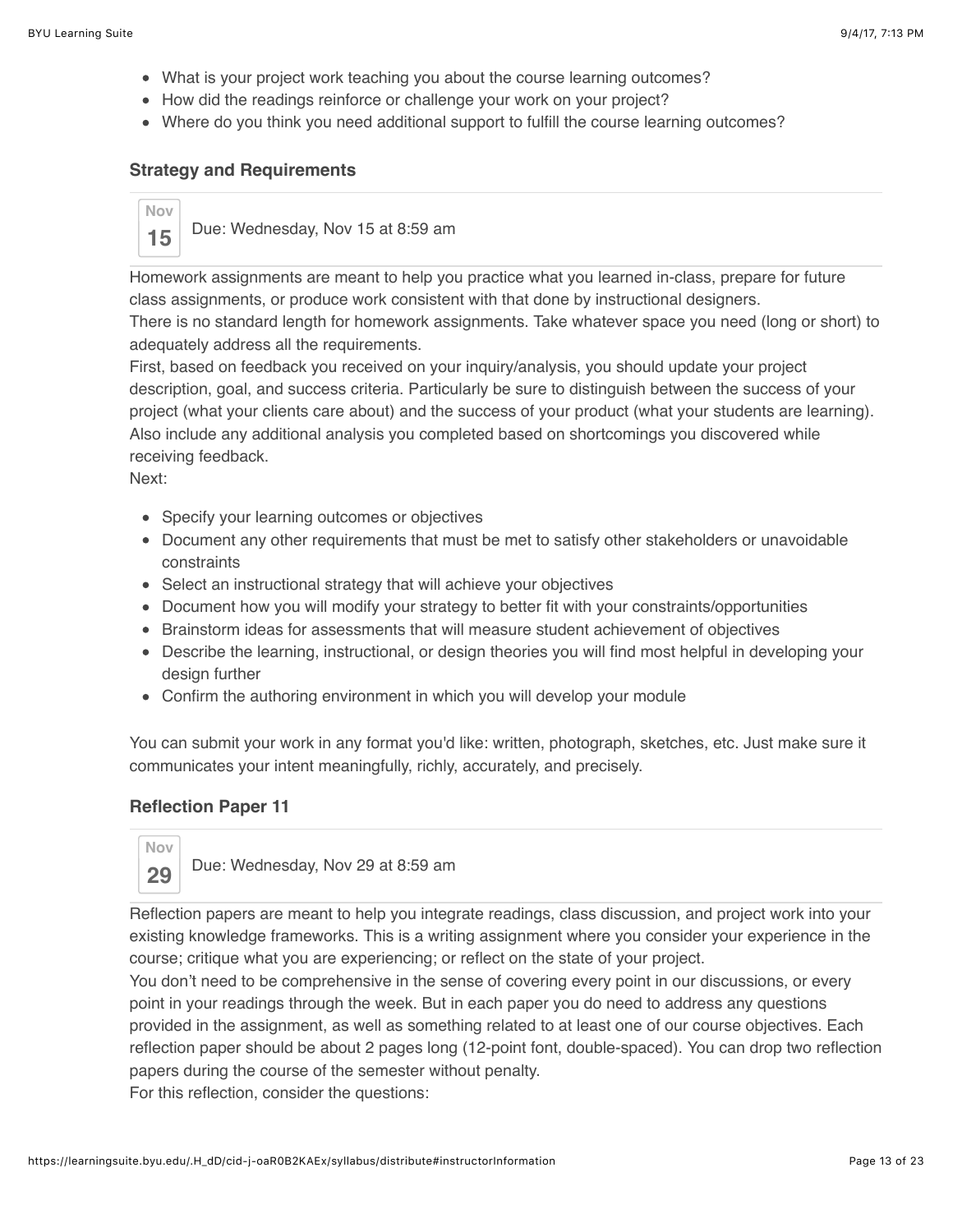- What are you learning about instructional design through working on your final project?
- What is your project work teaching you about the course learning outcomes?
- How did the readings reinforce or challenge your work on your project?
- Where do you think you need additional support to fulfill the course learning outcomes?

#### **Instructional Activity Plan**



Homework assignments are meant to help you practice what you learned in-class, prepare for future class assignments, or produce work consistent with that done by instructional designers.

There is no standard length for homework assignments. Take whatever space you need (long or short) to adequately address all the requirements.

Now that you've set a solid foundation for your project, by this week you need to start considering the actual instructional activities that will help your students achieve the goals you've set. Likely you've already given some thought to these issues. So the assignment due this week is simply to document those plans as rigorously as possible.

First, update your objectives, instructional theory, and strategy based on anything you've learned since your last milestone. Also identify the principles by which you think your strategy works. Next, include:

- A model of the content your students will experience (systems, environments, or expert performance) in the instruction, and how your chosen strategy interacts with, or is influenced by, that model
- What specific activities you plan to implement to bring your strategy to life
- The media representations you will use to teach your students
- How you plan to prototype/test your instructional activities, before committing to them in a full design (be sure to include at least one prototype in this week's milestone)

## **Draft Project**



**06** Due: Wednesday, Dec 06 at 8:59 am

Homework assignments are meant to help you practice what you learned in-class, prepare for future class assignments, or produce work consistent with that done by instructional designers.

There is no standard length for homework assignments. Take whatever space you need (long or short) to adequately address all the requirements.

For this assignment you need to submit a complete draft of your project plan and documentation, and be prepared to show in class your project module.

Think of it as a set of blueprints, so the people approving or creating your design can clearly understand what you are proposing and accurately imagine what it will be like when it is complete.

This is not necessarily (or even likely) one document. It will likely be a collection of documents (e.g., a Word document justifying your use of theory and documenting your constraints; pictures or screenshots of products from which you derived precedent; a Storyline, Captivate or HTML package of your module, etc.).

Across all documents, you will want to make sure the following issues are addressed: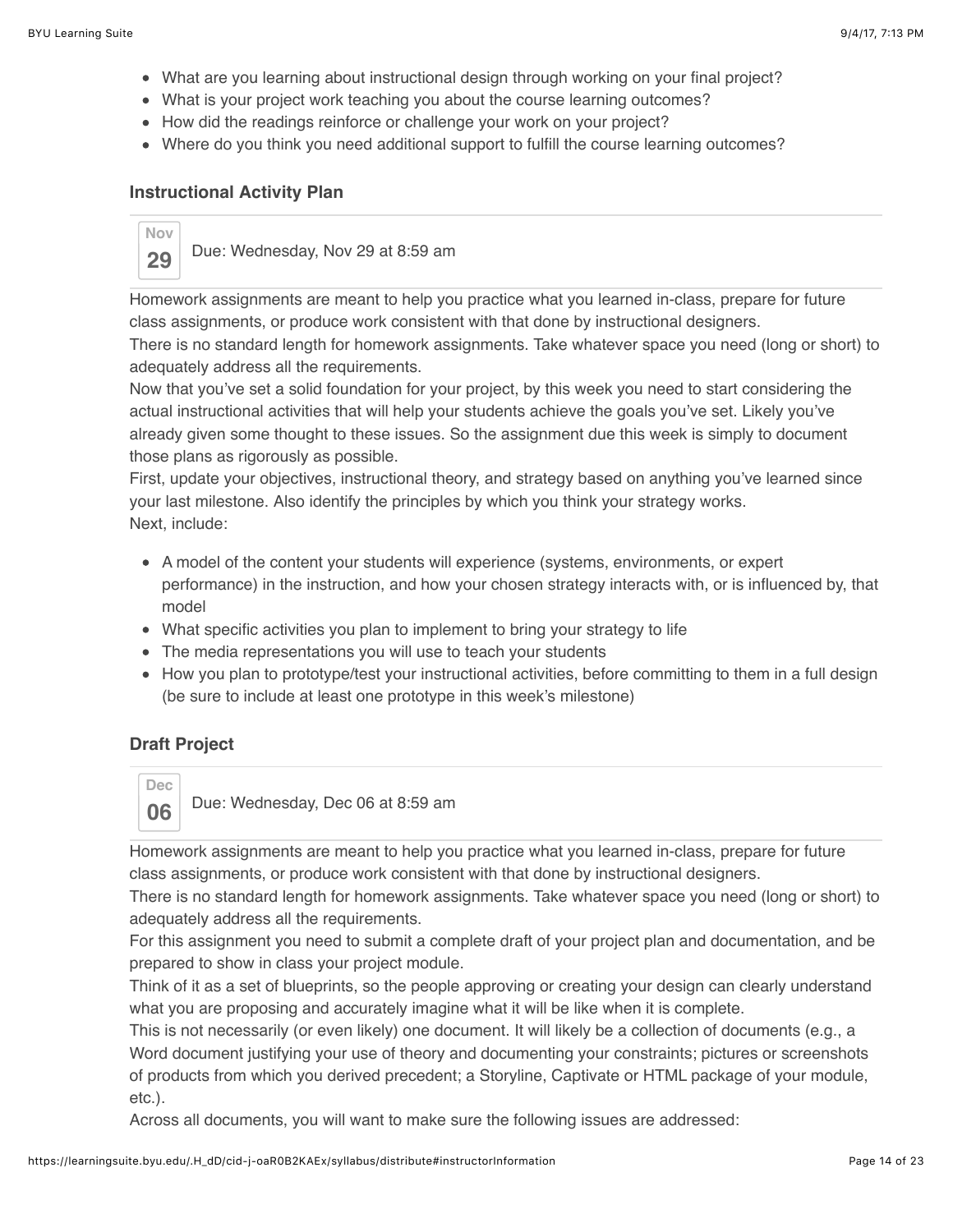- Who is my client and what is their desire for change?
- Who are my students?
- What outcomes do I want students to achieve?
- How will I know my project is successful?
- What are my constraints?
- What learning theories are guiding my work?
- What instructional strategies will lead to my desired change?
- What instructional events or structures will bring my project to life?
- How do those events or structures work in my environment/context?
- What instructional media am I using? How does it contribute to my goals?
- How will I assess student learning?

To receive feedback on your project, be prepared to show off those components above in your module and/or documentation in which you're most interested in receiving feedback.

#### **Reflection Paper 12**



**06** Due: Wednesday, Dec 06 at 8:59 am

Reflection papers are meant to help you integrate readings, class discussion, and project work into your existing knowledge frameworks. This is a writing assignment where you consider your experience in the course; critique what you are experiencing; or reflect on the state of your project.

You don't need to be comprehensive in the sense of covering every point in our discussions, or every point in your readings through the week. But in each paper you do need to address any questions provided in the assignment, as well as something related to at least one of our course objectives. Each reflection paper should be about 2 pages long (12-point font, double-spaced). You can drop two reflection papers during the course of the semester without penalty.

For this reflection, consider the questions:

- What are you learning about instructional design through working on your final project?
- What is your project work teaching you about the course learning outcomes?
- How did the readings reinforce or challenge your work on your project?
- Where do you think you need additional support to fulfill the course learning outcomes?

#### **Reflection Paper 13**

**Dec**

**13** Due: Wednesday, Dec 13 at 8:59 am

Reflection papers are meant to help you integrate readings, class discussion, and project work into your existing knowledge frameworks. This is a writing assignment where you consider your experience in the course; critique what you are experiencing; or reflect on the state of your project.

You don't need to be comprehensive in the sense of covering every point in our discussions, or every point in your readings through the week. But in each paper you do need to address any questions provided in the assignment, as well as something related to at least one of our course objectives. Each reflection paper should be about 2 pages long (12-point font, double-spaced). You can drop two reflection papers during the course of the semester without penalty.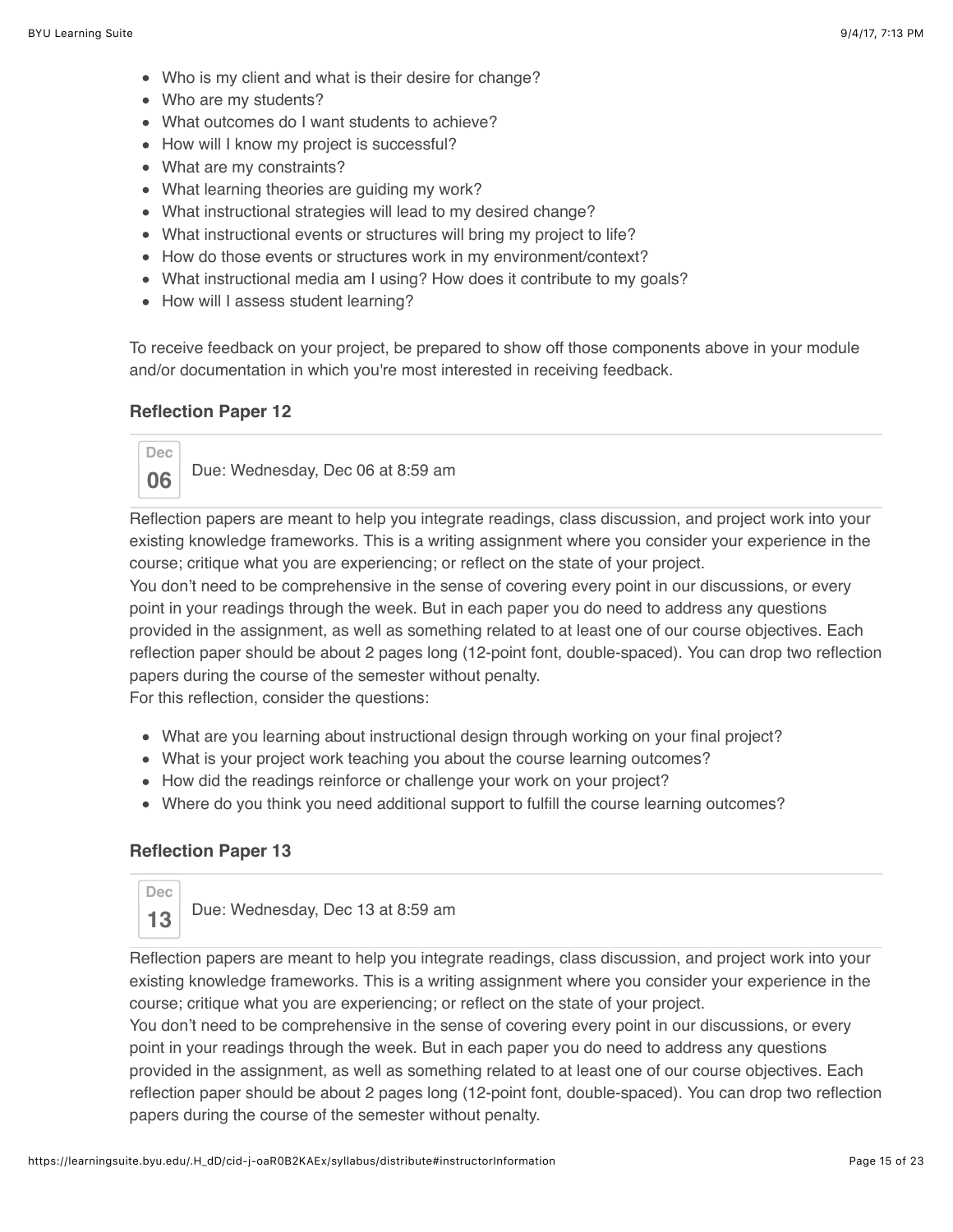For this reflection, consider the questions:

- What are you learning about instructional design through working on your final project?
- What is your project work teaching you about the course learning outcomes?
- How did the readings reinforce or challenge your work on your project?
- Where do you think you need additional support to fulfill the course learning outcomes?

### **Final Project**



**13** Due: Wednesday, Dec 13 at 8:59 am

Homework assignments are meant to help you practice what you learned in-class, prepare for future class assignments, or produce work consistent with that done by instructional designers.

There is no standard length for homework assignments. Take whatever space you need (long or short) to adequately address all the requirements.

For this assignment you need to submit your final project and all associated documentation.

This is not necessarily (or even likely) one document. It will likely be a collection of documents (e.g., a Word document justifying your use of theory and documenting your constraints; pictures or screenshots of products from which you derived precedent; a Storyline, Captivate or HTML package of your module, etc.).

Across all documents, you will want to make sure the following issues are addressed:

- Who is my client and what is their desire for change?
- Who are my students?
- What outcomes do I want students to achieve?
- How will I know my project is successful?
- What are my constraints?
- What learning theories are guiding my work?
- What instructional strategies will lead to my desired change?
- What instructional events or structures will bring my project to life?
- How do those events or structures work in my environment/context?
- What instructional media am I using? How does it contribute to my goals?
- How will I assess student learning?

#### **Service to advanced ID class**

**Dec**

**13** Due: Wednesday, Dec 13 at 11:59 pm

During the 2nd half of the semester you will perform some instructional design work for the advanced class in instructional design (IP&T 664), and, in turn, have work on your class project reviewed by them. Whatever service you complete must be done by the last day of class, but can be done starting in mid-October. Work does not need to be done all at once.

Criteria for the work the advanced class needs, as well as how to go about planning to help, will be discussed more in-class.

To give the 664 students a sense of how to effectively use your skills, please complete the following two question survey: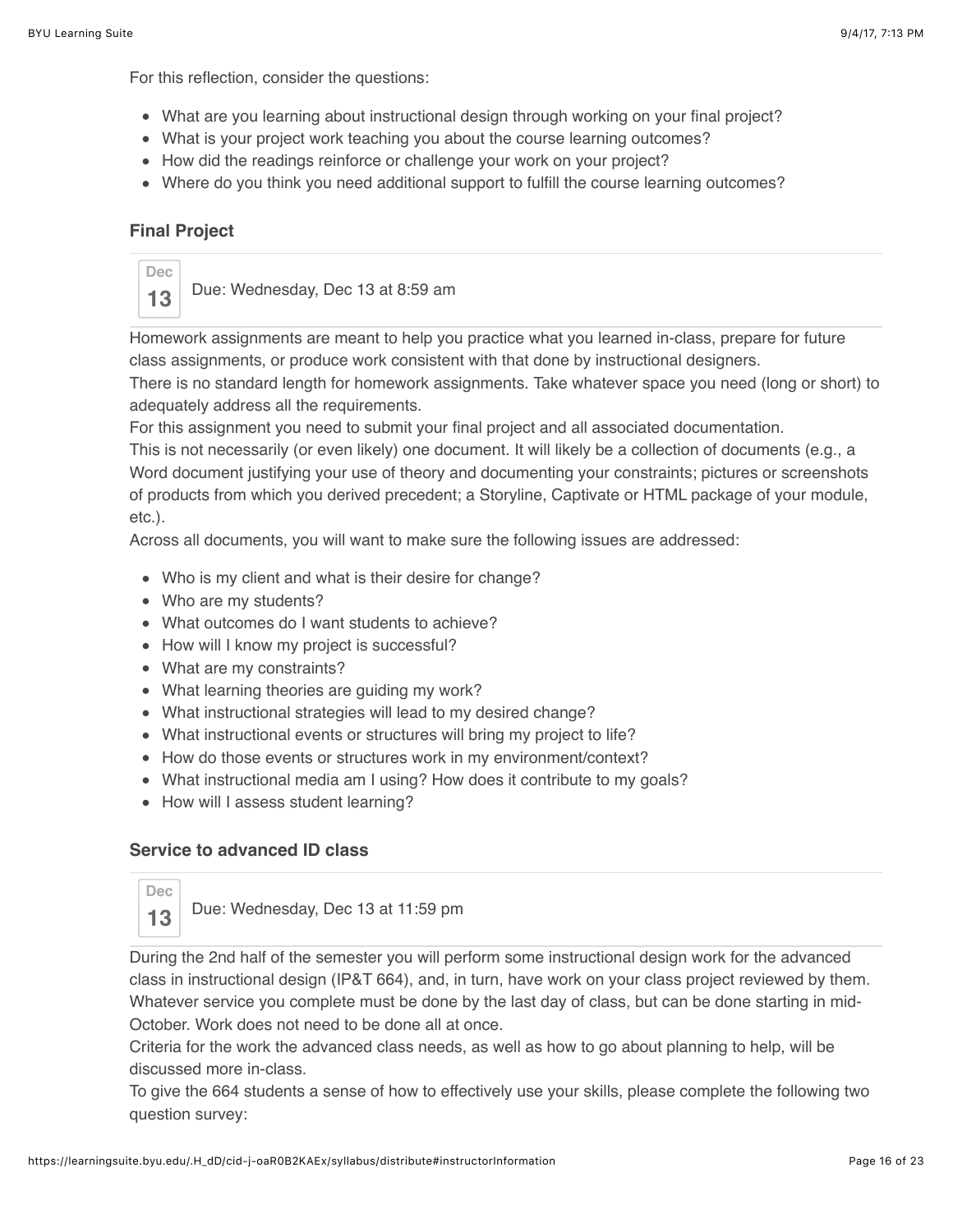#### [https://goo.gl/forms/IKDIpHq66OBYyAFG3 \(https://goo.gl/forms/IKDIpHq66OBYyAFG3\)](https://goo.gl/forms/IKDIpHq66OBYyAFG3)

#### **Final Presentation**

**Dec**

18 | Due: Monday, Dec 18 at 7:00 am

Your final exam is a fifteen minute presentation on your class project. About 2/3 of your presentation should be pitching your design:

- What is it? (short summary of your design idea)
- Who is it for? (your students and your clients)
- What it is good for? (outcomes for your students and how it fulfills your clients' desires)
- What is cool about it? (show it off!)
- Can you justify it? (why did you make the choices you did? practical reasons? theoretical reasons? strategic reasons? constraints that affected what you were able to do?)
- Did it work? (results of any evaluation with students or clients, about both outcomes and client satisfaction)

Don't treat the above as an outline - work all of the points into a cohesive presentation story that gets your audience excited about what you did.

The last third of your presentation should be a reflection on what you learned about instructional design through doing your project. Include things like what you learned about:

- Design processes
- Design habits
- Design character
- Using theory
- Things that can go wrong
- Things that can go right
- How to deal with failure
- Handling constraints
- Collaboration
- Creativity

Again, this is not an outline of what you have to include, but some ideas to get you thinking about things you may have learned.

#### **Attendance**



21 Due: Thursday, Dec 21 at 11:59 pm

4 points for being in class

2 points if more than 15 minutes late

One missed class can be dropped without penalty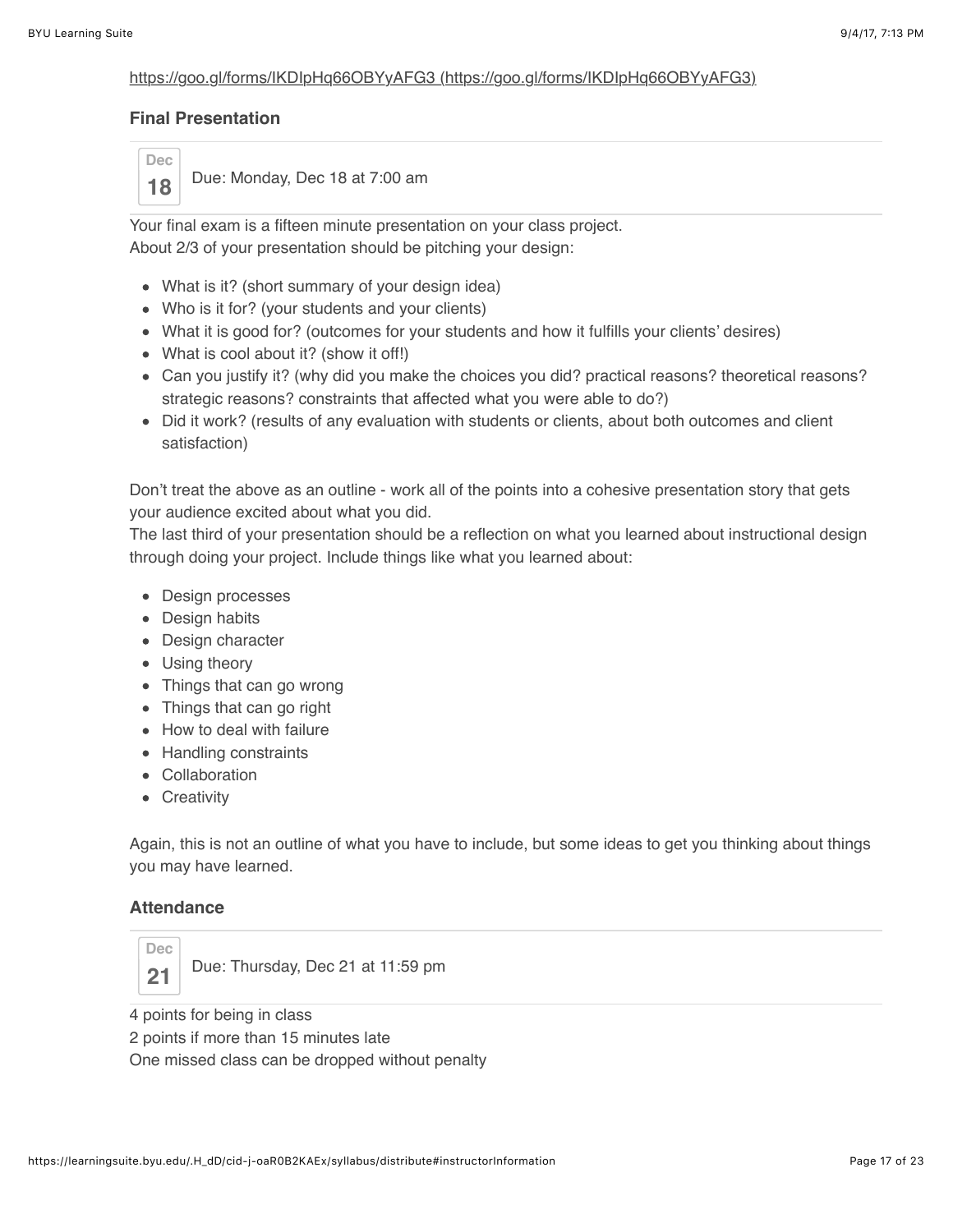# **University Policies**

## **Respectful Environment**

"Sadly, from time to time, we do hear reports of those who are at best insensitive and at worst insulting in their comments to and about others... We hear derogatory and sometimes even defamatory comments about those with different political, athletic, or ethnic views or experiences. Such behavior is completely out of place at BYU, and I enlist the aid of all to monitor carefully and, if necessary, correct any such that might occur here, however inadvertent or unintentional. "I worry particularly about demeaning comments made about the career or major choices of women or men either directly or about members of the BYU community generally. We must remember that personal agency is a fundamental principle and that none of us has the right or option to criticize the lawful choices of another." President Cecil O. Samuelson, Annual University Conference, August 24, 2010 "Occasionally, we ... hear reports that our female faculty feel disrespected, especially by students, for choosing to work at BYU, even though each one has been approved by the BYU Board of Trustees. Brothers and sisters, these things ought not to be. Not here. Not at a university that shares a constitution with the School of the Prophets." Vice President John S. Tanner, Annual University Conference, August 24, 2010

# **Student Disability**

Brigham Young University is committed to providing a working and learning atmosphere that reasonably accommodates qualified persons with disabilities. If you have any disability which may impair your ability to complete this course successfully, please contact the University Accessibility Center (UAC), 2170 WSC or 422-2767. Reasonable academic accommodations are reviewed for all students who have qualified, documented disabilities. The UAC can also assess students for learning, attention, and emotional concerns. Services are coordinated with the student and instructor by the UAC. If you need assistance or if you feel you have been unlawfully discriminated against on the basis of disability, you may seek resolution through established grievance policy and procedures by contacting the Equal Employment Office at 422-5895, D-285 ASB.

# **Sexual Misconduct**

As required by Title IX of the Education Amendments of 1972, Brigham Young University prohibits sex discrimination against any participant in its education programs or activities. The university also prohibits sexual harassment-including sexual violence-committed by or against students, university employees, and visitors to campus. As outlined in university policy, sexual harassment, dating violence, domestic violence, sexual assault, and stalking are considered forms of "Sexual Misconduct" prohibited by the university.

University policy requires any university employee in a teaching, managerial, or supervisory role to report all incidents of Sexual Misconduct that come to their attention in any way, including but not limited to face-to-face conversations, a written class assignment or paper, class discussion, email, text, or social media post. Incidents of Sexual Misconduct should be reported to the Title IX Coordinator at [t9coordinator@byu.edu](mailto:t9coordinator@byu.edu) or (801) 422-8692. Reports may also be submitted through EthicsPoint at [https://titleix.byu.edu/report \(https://titleix.byu.edu/report\)](https://titleix.byu.edu/report) or 1-888-238-1062 (24-hours a day).

BYU offers confidential resources for those affected by Sexual Misconduct, including the university's Victim Advocate, as well as a number of non-confidential resources and services that may be helpful.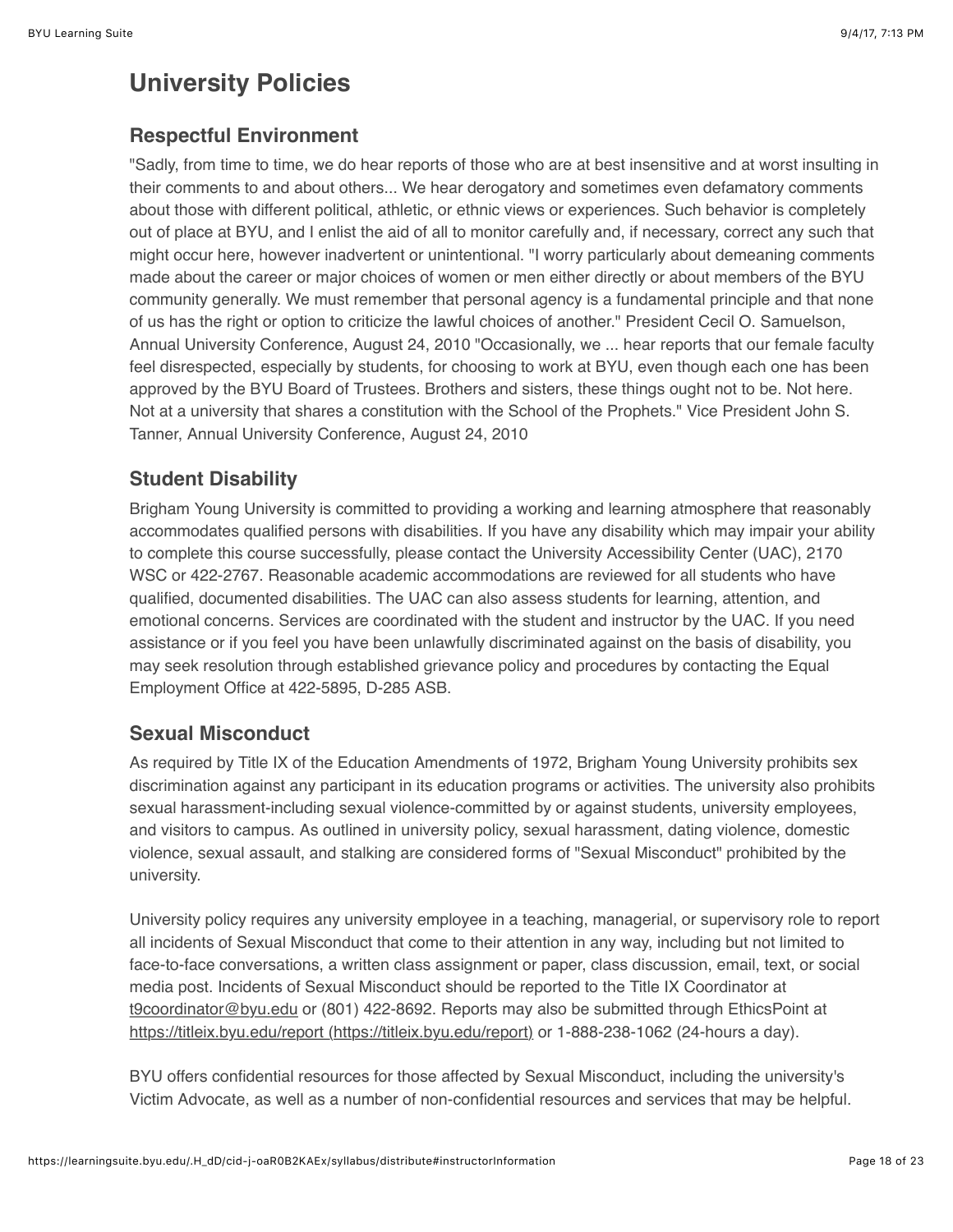Additional information about Title IX, the university's Sexual Misconduct Policy, reporting requirements, and resources can be found at [http://titleix.byu.edu \(http://titleix.byu.edu\)](http://titleix.byu.edu/) or by contacting the university's Title IX Coordinator.

## **Academic Honesty**

The first injunction of the Honor Code is the call to "be honest." Students come to the university not only to improve their minds, gain knowledge, and develop skills that will assist them in their life's work, but also to build character. "President David O. McKay taught that character is the highest aim of education" (The Aims of a BYU Education, p.6). It is the purpose of the BYU Academic Honesty Policy to assist in fulfilling that aim. BYU students should seek to be totally honest in their dealings with others. They should complete their own work and be evaluated based upon that work. They should avoid academic dishonesty and misconduct in all its forms, including but not limited to plagiarism, fabrication or falsification, cheating, and other academic misconduct.

## **Honor Code**

In keeping with the principles of the BYU Honor Code, students are expected to be honest in all of their academic work. Academic honesty means, most fundamentally, that any work you present as your own must in fact be your own work and not that of another. Violations of this principle may result in a failing grade in the course and additional disciplinary action by the university. Students are also expected to adhere to the Dress and Grooming Standards. Adherence demonstrates respect for yourself and others and ensures an effective learning and working environment. It is the university's expectation, and every instructor's expectation in class, that each student will abide by all Honor Code standards. Please call the Honor Code Office at 422-2847 if you have questions about those standards.

# **Deliberation Guidelines**

To facilitate productive and open discussions about sensitive topics about which there are differing opinions, members of the BYU community should: (1) Remember that we are each responsible for enabling a productive, respectful dialogue. (2)To enable time for everyone to speak, strive to be concise with your thoughts. (3) Respect all speakers by listening actively. (4) Treat others with the respect that you would like them to treat you with, regardless of your differences. (5) Do not interrupt others. (6) Always try to understand what is being said before you respond. (7) Ask for clarification instead of making assumptions. (8) When countering an idea, or making one initially, demonstrate that you are listening to what is being said by others. Try to validate other positions as you assert your own, which aids in dialogue, versus attack. (9) Under no circumstances should an argument continue out of the classroom when someone does not want it to. Extending these conversations beyond class can be productive, but we must agree to do so respectfully, ethically, and with attention to individuals' requests for confidentiality and discretion. (10) Remember that exposing yourself to different perspectives helps you to evaluate your own beliefs more clearly and learn new information. (11) Remember that just because you do not agree with a person's statements, it does not mean that you cannot get along with that person. (12) Speak with your professor privately if you feel that the classroom environment has become hostile, biased, or intimidating. Adapted from the Deliberation Guidelines published by The Center for Democratic Deliberation.

(http://cdd.la.psu.edu/education/The%20CDD%20Deliberation%20Guidelines.pdf/view? searchterm=deliberation%20guidelines)

# **Devotional Attendance**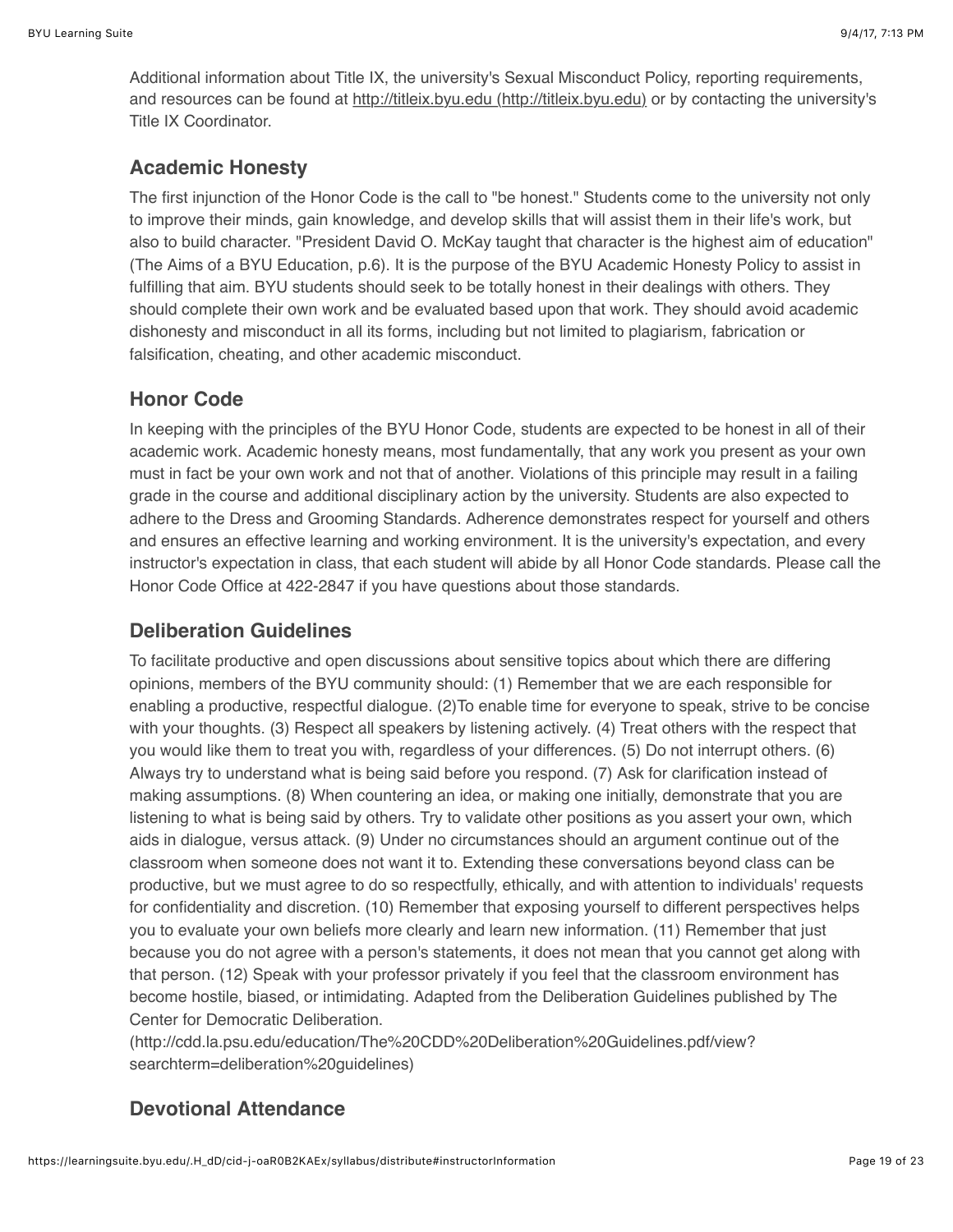Brigham Young University's devotional and forum assemblies are an important part of your BYU experience. President Cecil O. Samuelson said, "We have special and enlightening series of devotional and forum assemblies...that will complement, supplement, and enrich what will also be a very productive period in your classrooms, laboratories, and libraries. We look forward to being with you each Tuesday...and hope that you will regularly attend and bring your friends and associates with you...A large part of what constitutes the unique 'BYU experience' is found in these gatherings where the Spirit has been invited and where we have the opportunity to discuss and consider things of ultimate worth and importance that are not afforded to the academic community on almost any other campus" (from the address "The Legacy of Learning", 30 August, 2005). Your attendance at each forum and devotional is strongly encouraged.

## **Mental Health Concerns**

Mental health concerns and stressful life events can affect students' academic performance and quality of life. BYU Counseling and Psychological Services (CAPS, 1500 WSC, 801-422-3035, caps.byu.edu) provides individual, couples, and group counseling, as well as stress management services. These services are confidential and are provided by the university at no cost for full-time students. For general information please visit [https://caps.byu.edu \(https://caps.byu.edu\);](https://caps.byu.edu/) for more immediate concerns please visit [http://help.byu.edu \(http://help.byu.edu\)](http://help.byu.edu/).

# **Schedule**

| Date               | Class topic                                  | Readings due                                                                                                                                                                     | Assignments due                                            |
|--------------------|----------------------------------------------|----------------------------------------------------------------------------------------------------------------------------------------------------------------------------------|------------------------------------------------------------|
| Week 1             |                                              |                                                                                                                                                                                  |                                                            |
| W Sep 06 Wednesday | What is learning?<br>What is<br>instruction? |                                                                                                                                                                                  |                                                            |
| Week 2             |                                              |                                                                                                                                                                                  |                                                            |
| W Sep 13 Wednesday | What is design?<br>How do designers<br>work? | Design for How<br>People Learn<br>(DPL) chapter 4<br>Architectural<br>Approach to<br>Instructional<br>Design (ID)<br>chapter 5 (to p.<br>131, heading<br>What Is<br>Technology?) | <b>Reflection Paper 1</b><br><b>Teach What You Learned</b> |

Week 3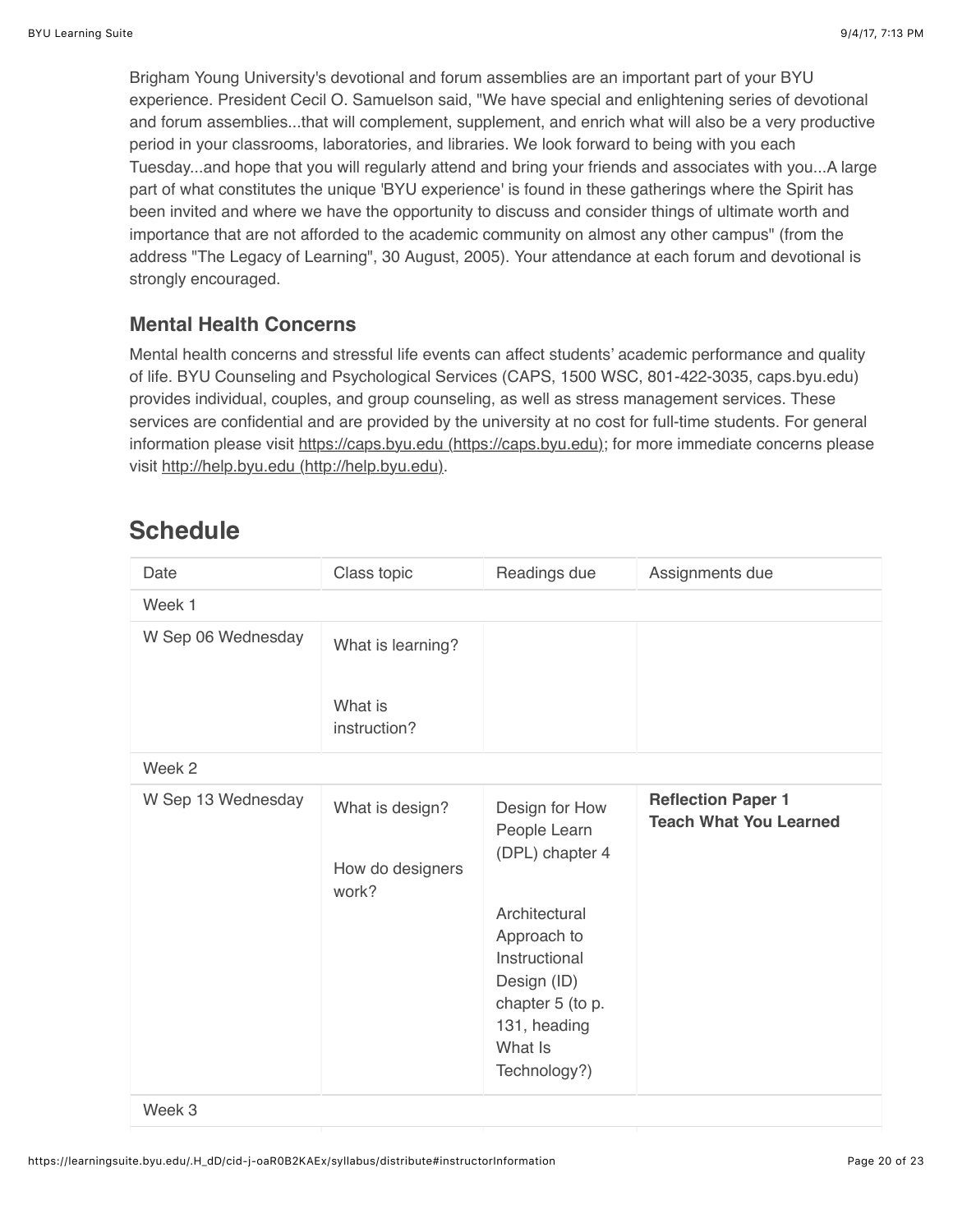| W Sep 20 Wednesday | Who should we<br>teach?<br>Why do we need<br>to teach them?                                                            | ID chapter 3;<br>chapter 5 (pp.<br>$135 - 143$<br>The Creative<br>Spirit of Design<br>(found in Library<br>Resources) | <b>Everyday Designing</b><br><b>Reflection Paper 2</b><br><b>Research Design Processes</b>           |
|--------------------|------------------------------------------------------------------------------------------------------------------------|-----------------------------------------------------------------------------------------------------------------------|------------------------------------------------------------------------------------------------------|
| Week 4             |                                                                                                                        |                                                                                                                       |                                                                                                      |
| W Sep 27 Wednesday | What should we<br>teach?<br>Why does<br>this need to be<br>taught?<br>How do I choose<br>an instructional<br>strategy? | DPL chapters 1-2<br>ID Appendix A, B<br>Readings from<br>Anderson and<br>Krathwohl (found<br>in Library<br>Resources) | <b>Reflection Paper 3</b><br>Simple Skill -<br>Student/Stakeholder<br><b>Analysis</b>                |
| Week 5             |                                                                                                                        |                                                                                                                       |                                                                                                      |
| W Oct 04 Wednesday | How is instruction<br>actually designed?<br>Part 1                                                                     | DPL chapter 3<br>ID chapter 11                                                                                        | <b>Reflection Paper 4</b><br>Simple Skill -<br><b>Objectives/Content/Strategy</b><br><b>Analysis</b> |
| Week 6             |                                                                                                                        |                                                                                                                       |                                                                                                      |
| W Oct 11 Wednesday | How is instruction<br>actually designed?<br>Part 2                                                                     | ID chapter 2<br>First Principles of<br>Instruction<br>(Found in Library<br>Resources)                                 | <b>Reflection Paper 5</b><br><b>Simple Skill - Instructional</b><br><b>Materials</b>                 |
| Week 7             |                                                                                                                        |                                                                                                                       |                                                                                                      |
| W Oct 18 Wednesday | How is<br>instructional<br>design informed by<br>theory?                                                               | DPL chapters 6-7                                                                                                      | <b>Reflection Paper 6</b><br><b>Submit Topic Area for Class</b><br>Project                           |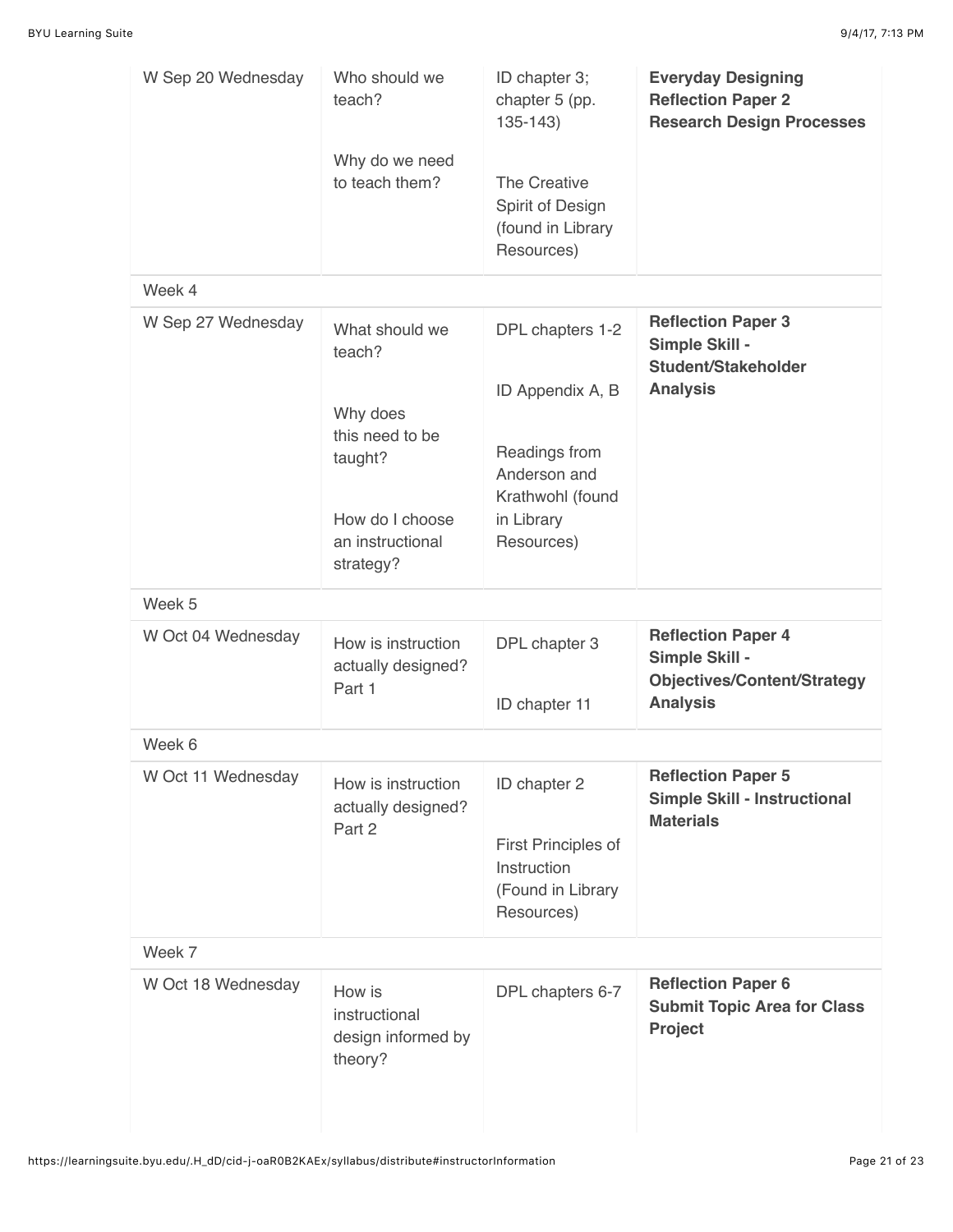|                    | How does<br>theory shape<br>future decisions?  |                  |                                                                  |  |
|--------------------|------------------------------------------------|------------------|------------------------------------------------------------------|--|
| Week 8             |                                                |                  |                                                                  |  |
| W Oct 25 Wednesday | In-class critiques<br>of project scopes        | ID chapters 6-7  | <b>Completed Project Inquiry</b><br><b>Reflection Paper 7</b>    |  |
|                    | (receive support<br>from IP&T 664<br>students) |                  |                                                                  |  |
| Week 9             |                                                |                  |                                                                  |  |
| W Nov 01 Wednesday | In-class critiques<br>of project inquiry       | DPL 5, 8         | <b>Reflection Paper 8</b>                                        |  |
|                    | (receive support<br>from IP&T 664<br>students) |                  |                                                                  |  |
| Week 10            |                                                |                  |                                                                  |  |
| W Nov 08 Wednesday | NO CLASS -<br><b>AECT</b>                      |                  | <b>Reflection Paper 9</b>                                        |  |
| Week 11            |                                                |                  |                                                                  |  |
| W Nov 15 Wednesday | In-class critiques<br>of project strategy      | <b>DPL 9-10</b>  | <b>Reflection Paper 10</b><br><b>Strategy and Requirements</b>   |  |
|                    | (small groups in-<br>class; your time<br>TBD)  |                  |                                                                  |  |
| Week 12            |                                                |                  |                                                                  |  |
| T Nov 21 Tuesday   | <b>Friday Instruction</b>                      |                  |                                                                  |  |
| W Nov 22 Wednesday | <b>No Classes</b>                              |                  |                                                                  |  |
| Week 13            |                                                |                  |                                                                  |  |
| W Nov 29 Wednesday | In-class critiques<br>of project activities    | <b>DPL 11-12</b> | <b>Instructional Activity Plan</b><br><b>Reflection Paper 11</b> |  |